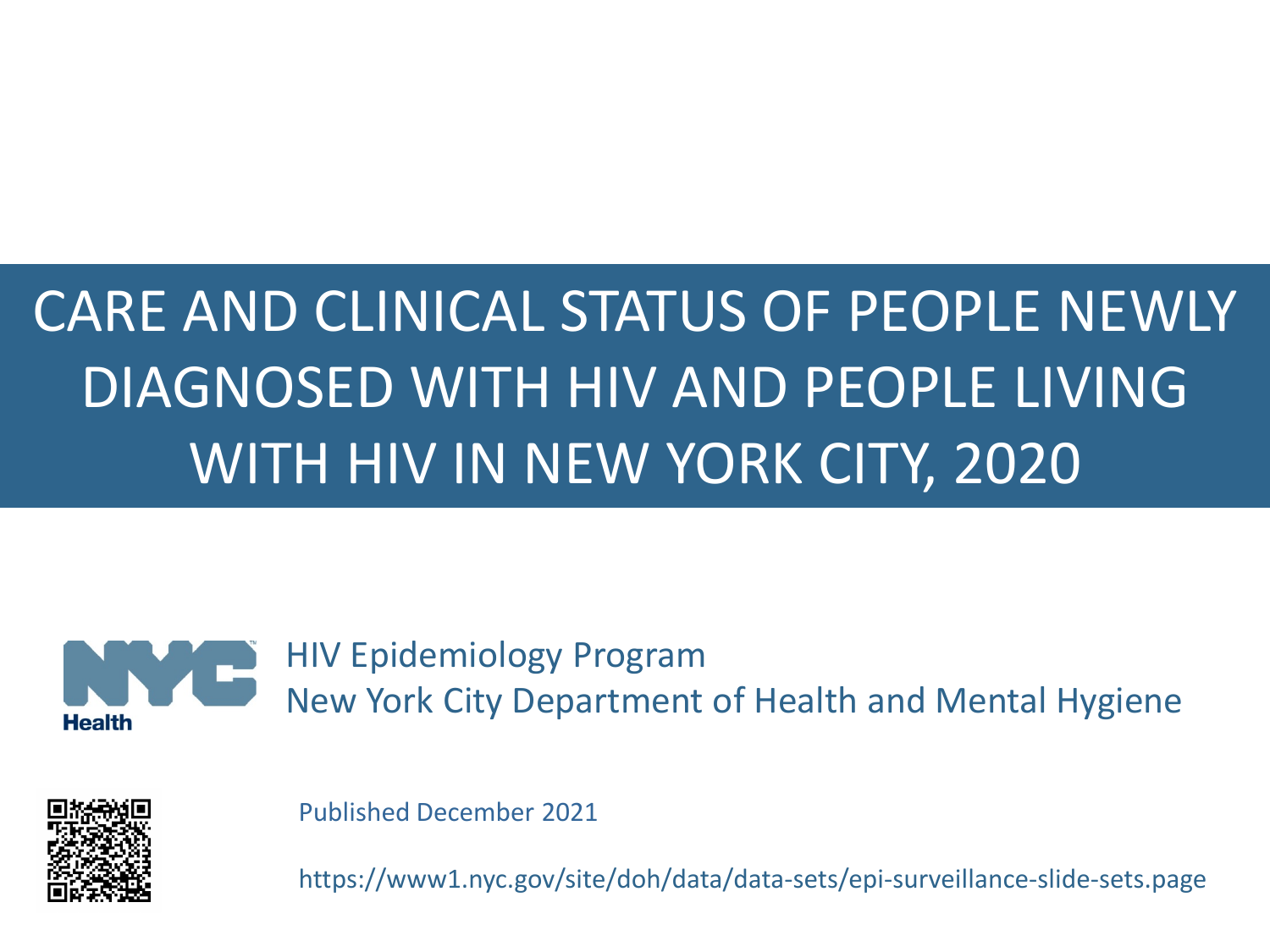# TABLE OF CONTENTS (1)

#### SLIDE NUMBER:

#### **PEOPLE NEWLY DIAGNOSED WITH HIV**

- 4. [PEOPLE NEWLY DIAGNOSED WITH HIV IN NYC, 2020](#page-3-0)
- 5. [TIMELY INITIATION OF CARE AMONG PEOPLE NEWLY DIAGNOSED WITH HIV IN NYC, 2016-2020](#page-4-0)
- 6. [TIMELY INITIATION OF CARE AMONG PEOPLE NEWLY DIAGNOSED WITH HIV BY GENDER IN NYC, 2020](#page-5-0)
- 7. [TIMELY INITIATION OF CARE AMONG PEOPLE NEWLY DIAGNOSED WITH HIV BY RACE/ETHNICITY IN NYC, 2020](#page-6-0)
- 8. [TIMELY INITIATION OF CARE AMONG PEOPLE NEWLY DIAGNOSED WITH HIV BY AGE IN NYC, 2020](#page-7-0)
- 9. [TIMELY INITIATION OF CARE AMONG PEOPLE NEWLY DIAGNOSED WITH HIV BY TRANSMISSION CATEGORY IN NYC, 2020](#page-8-0)
- 10. [TIMELY INITIATION OF CARE AMONG PEOPLE NEWLY DIAGNOSED WITH HIV BY BOROUGH IN NYC, 2020](#page-9-0)
- 11. [TIMELY INITIATION OF CARE AMONG PEOPLE NEWLY DIAGNOSED WITH HIV BY AREA-BASED POVERTY IN NYC, 2020](#page-10-0)
- 12. [TIMELY INITIATION OF CARE AMONG PEOPLE NEWLY DIAGNOSED WITH HIV BY COUNTRY OF BIRTH IN NYC, 2020](#page-11-0)
- 13. [VIRAL SUPPRESSION WITHIN 3 AND 6 MONTHS OF NEW HIV DIAGNOSIS IN NYC, 2020](#page-12-0)
- 14. [VIRAL SUPPRESSION WITHIN 3 MONTHS OF NEW HIV DIAGNOSIS BY GENDER IN NYC, 2020](#page-13-0)
- 15. [VIRAL SUPPRESSION WITHIN 3 MONTHS OF NEW HIV DIAGNOSIS BY RACE/ETHNICITY IN NYC, 2020](#page-14-0)
- 16. [VIRAL SUPPRESSION WITHIN 3 MONTHS OF NEW HIV DIAGNOSIS BY AGE IN NYC, 2020](#page-15-0)
- 17. [VIRAL SUPPRESSION WITHIN 3 MONTHS OF NEW HIV DIAGNOSIS BY TRANSMISSION CATEGORY IN NYC, 2020](#page-16-0)
- 18. [VIRAL SUPPRESSION WITHIN 3 MONTHS OF NEW HIV DIAGNOSIS BY BOROUGH IN NYC, 2020](#page-17-0)
- 19. [VIRAL SUPPRESSION WITHIN 3 MONTHS OF NEW HIV DIAGNOSIS BY AREA-BASED POVERTY IN NYC, 2020](#page-18-0)
- 20. [VIRAL SUPPRESSION WITHIN 3 MONTHS OF NEW HIV DIAGNOSIS BY COUNTRY OF BIRTH IN NYC, 2020](#page-19-0)
- 21. [PROPORTION OF NEW HIV-ONLY DIAGNOSES PROGRESSING TO AIDS WITHIN 2 YEARS IN NYC, 2009-2018](#page-20-0)

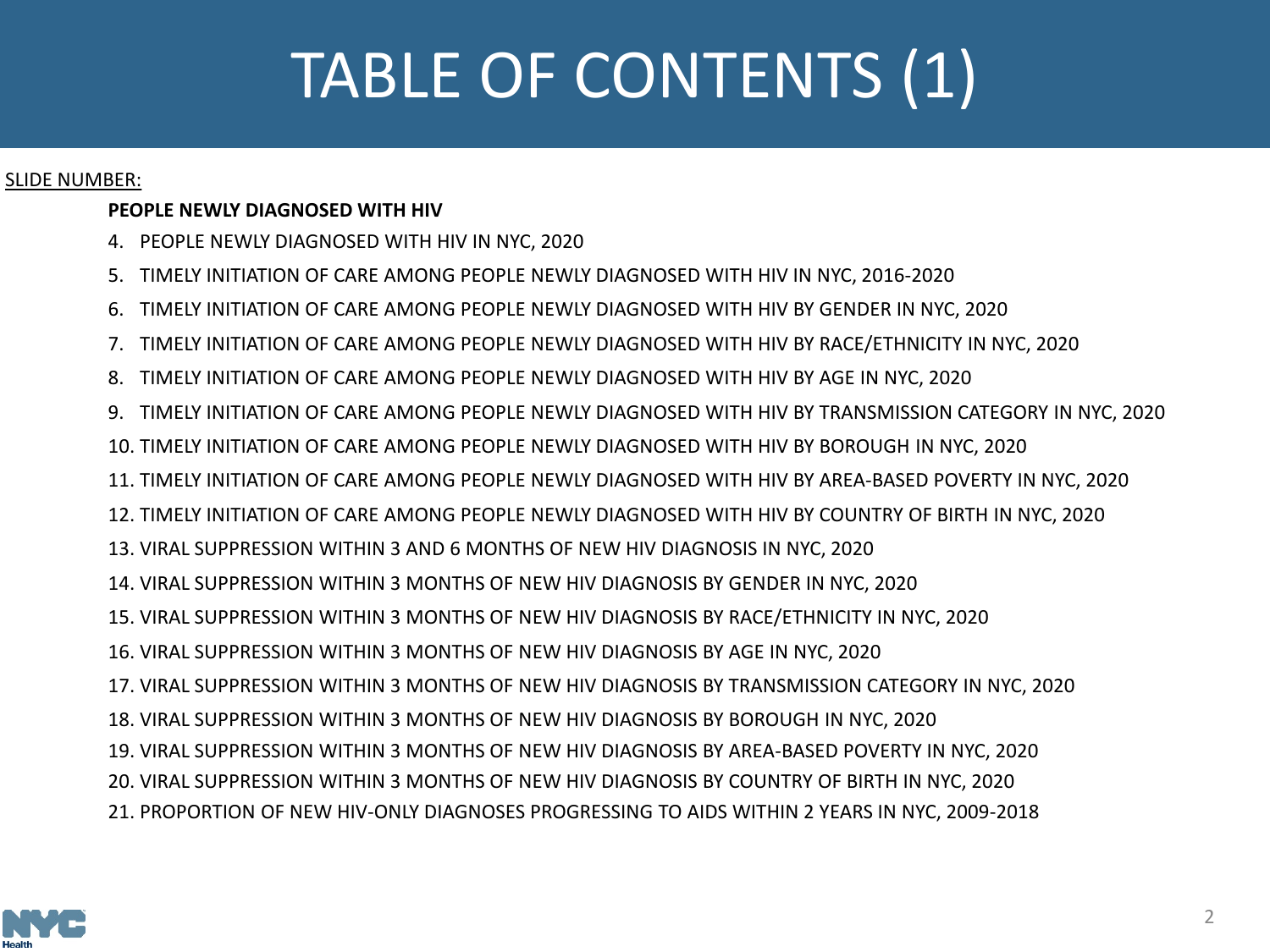# TABLE OF CONTENTS (2)

#### **PEOPLE LIVING WITH HIV (PLWH)**

- 22. [PEOPLE LIVING WITH HIV \(PLWH\), 2020](#page-21-0)
- 23. [VIRAL SUPPRESSION AMONG DIAGNOSED PLWH IN NYC, 2016-2020](#page-22-0)
- 24. [VIRAL SUPPRESSION AMONG DIAGNOSED PLWH BY GENDER IN NYC, 2020](#page-23-0)
- 25. [VIRAL SUPPRESSION AMONG DIAGNOSED PLWH BY RACE/ETHNICITY IN NYC, 2020](#page-24-0)
- 26. [VIRAL SUPPRESSION AMONG DIAGNOSED PLWH BY AGE IN NYC, 2020](#page-25-0)
- 27. [VIRAL SUPPRESSION AMONG DIAGNOSED PLWH BY TRANSMISSION CATEGORY IN NYC, 2020](#page-26-0)
- 28. [VIRAL SUPPRESSION AMONG DIAGNOSED PLWH BY BOROUGH IN NYC, 2020](#page-27-0)
- 29. [VIRAL SUPPRESSION AMONG DIAGNOSED PLWH BY AREA-BASED POVERTY IN NYC, 2020](#page-28-0)
- 30. [VIRAL SUPPRESSION AMONG DIAGNOSED PLWH BY COUNTRY OF BIRTH IN NYC, 2020](#page-29-0)
- 31. [PROPORTION OF PLWH IN NYC ENGAGED IN SELECTED STAGES OF THE HIV CARE CONTINUUM, 2020](#page-30-0)
- 32. [PROPORTION OF BLACK PLWH IN NYC ENGAGED IN SELECTED STAGES OF THE HIV CARE CONTINUUM, 2020](#page-31-0)
- 33. [PROPORTION OF LATINO/HISPANIC PLWH IN NYC ENGAGED IN SELECTED STAGES OF THE HIV CARE CONTINUUM, 2020](#page-32-0)
- 34. [PROPORTION OF WHITE PLWH IN NYC ENGAGED IN SELECTED STAGES OF THE HIV CARE CONTINUUM, 2020](#page-33-0)
- 35. [PROPORTION OF ASIAN PACIFIC ISLANDER PLWH IN NYC ENGAGED IN SELECTED STAGES OF THE HIV CARE CONTINUUM,](#page-34-0)  2020
- 36. [PROPORTION OF NATIVE AMERICAN PLWH IN NYC ENGAGED IN SELECTED STAGES OF THE HIV CARE CONTINUUM, 2020](#page-35-0)
- 37. [PROPORTION OF MULTIRACIAL PLWH IN NYC ENGAGED IN SELECTED STAGES OF THE HIV CARE CONTINUUM, 2020](#page-36-0)
- 38. [UNAIDS 90-90-90 TARGETS FOR PLWH IN NYC, OVERALL AND BY RACE/ETHNICITY, 2020](#page-37-0)

39. [HOW TO FIND OUR DATA](#page-38-0)

- 40. [APPENDIX 1: DEFINITIONS AND STATISTICAL NOTES](#page-39-0)
- 41. [APPENDIX 2: TECHNICAL NOTES: NYC HIV CARE CONTINUUM](#page-40-0)

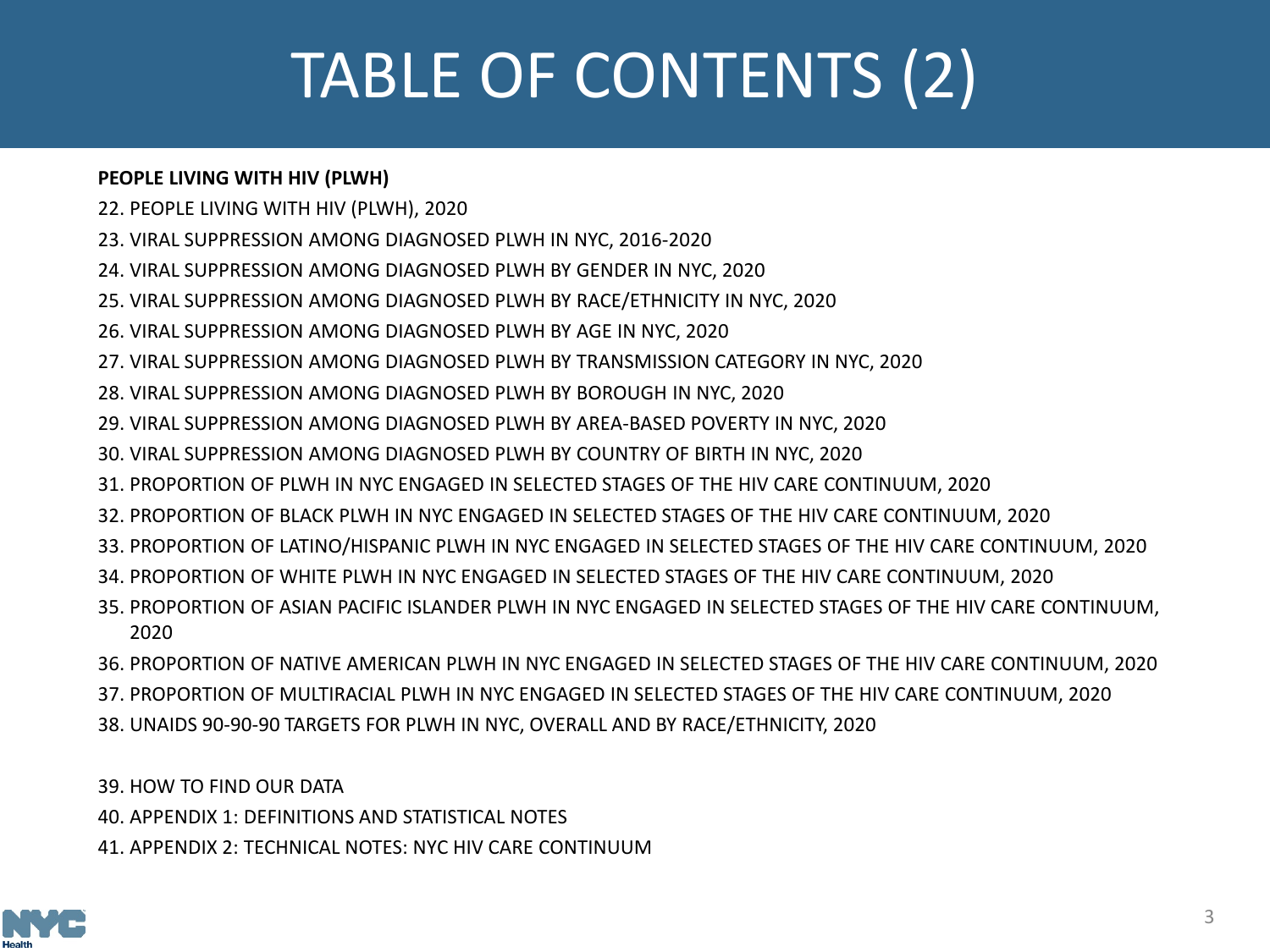# <span id="page-3-0"></span>PEOPLE NEWLY DIAGNOSED WITH HIV IN NYC, 2020

• **1,396** people newly diagnosed with HIV in NYC in 2020

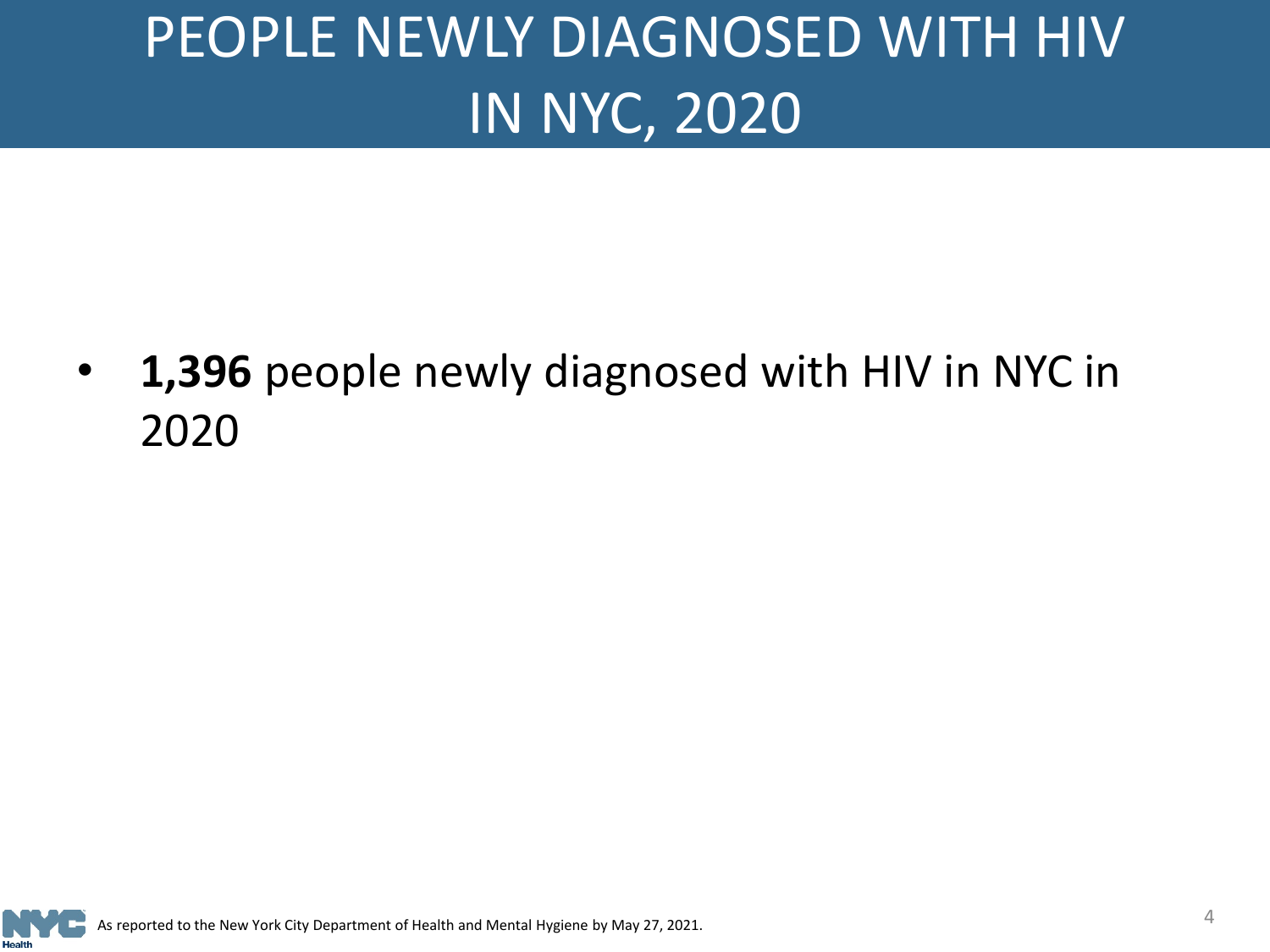## <span id="page-4-0"></span>TIMELY INITIATION OF CARE AMONG PEOPLE NEWLY DIAGNOSED WITH HIV IN NYC, 2016-2020



#### **Timely initiation of care among people newly diagnosed with HIV increased in NYC between 2016 and 2020.**

Timely initiation of care is defined as HIV viral load, CD4, or genotype test drawn within 1 month (30 days) of HIV diagnosis.

People diagnosed at death have been excluded.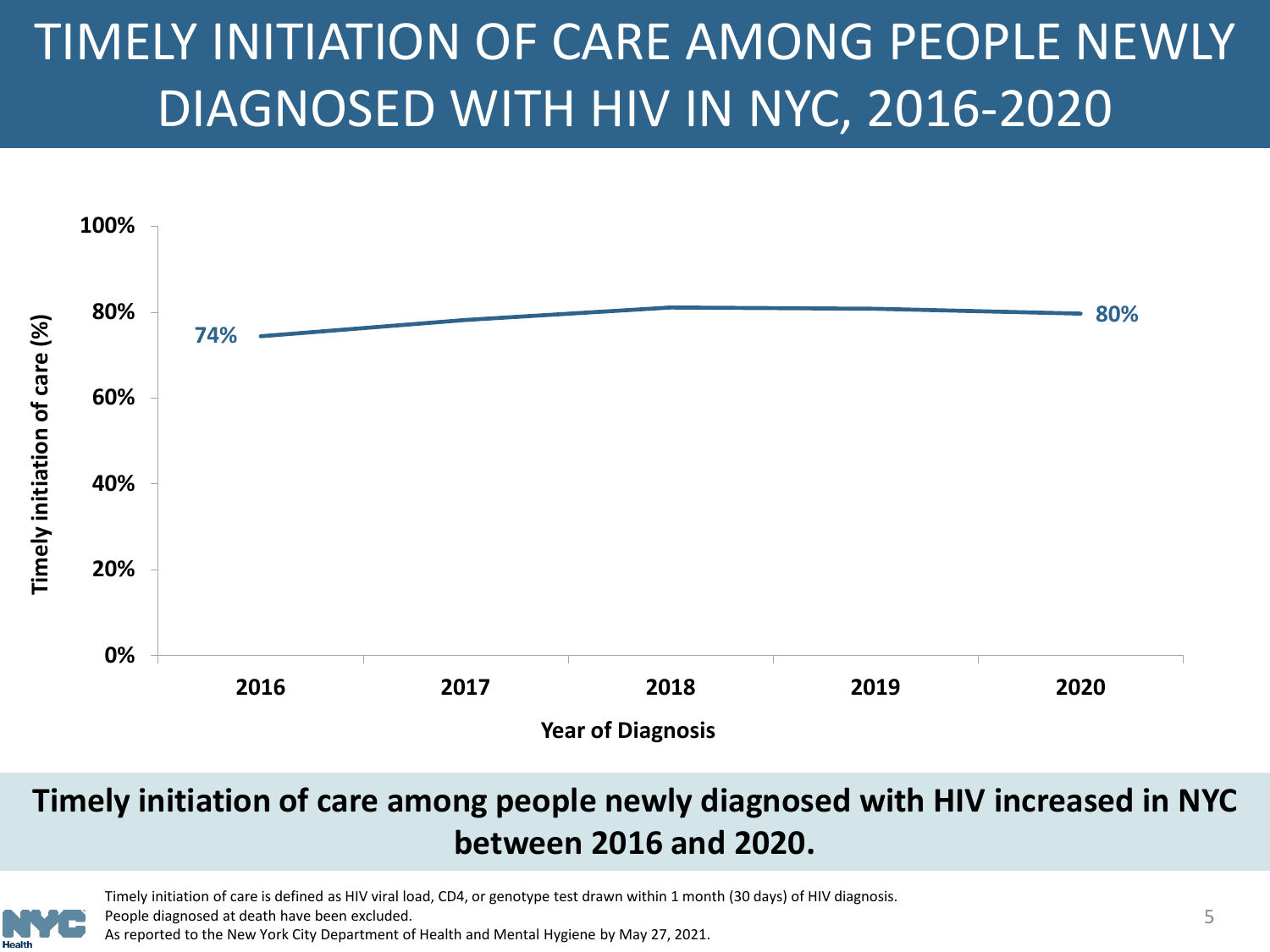## <span id="page-5-0"></span>TIMELY INITIATION OF CARE AMONG PEOPLE NEWLY DIAGNOSED WITH HIV BY GENDER IN NYC, 2020



#### **Among people newly diagnosed with HIV in NYC in 2020, a smaller proportion of women were linked to care within thirty days of diagnosis than men and transgender people.**



Timely initiation of care is defined as HIV viral load, CD4, or genotype test drawn within 1 month (30 days) of HIV diagnosis. People diagnosed at death have been excluded. 1In 2020 in NYC, there were N=48 new diagnoses among transgender women, and N=1 new diagnosis among transgender man.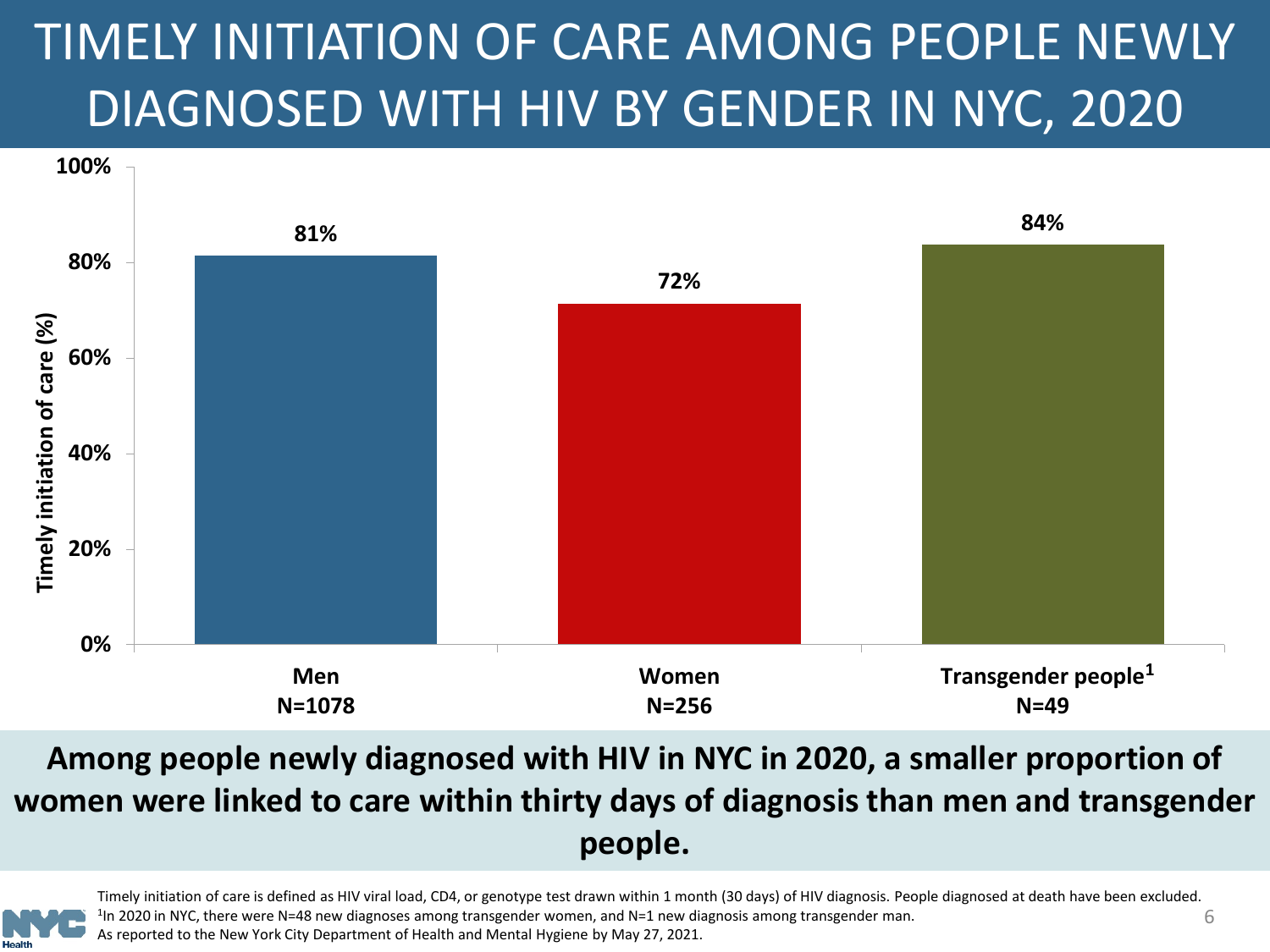### <span id="page-6-0"></span>TIMELY INITIATION OF CARE AMONG PEOPLE NEWLY DIAGNOSED WITH HIV BY RACE/ETHNICITY IN NYC, 2020



**Among people newly diagnosed with HIV in NYC in 2020, smaller proportions of Black and multiracial people were linked to care within thirty days of diagnosis compared with people of other race/ethnicity groups.**

Timely initiation of care is defined as HIV viral load, CD4, or genotype test drawn within 1 month (30 days) of HIV diagnosis. People diagnosed at death have been excluded. API= Asian/Pacific Islander.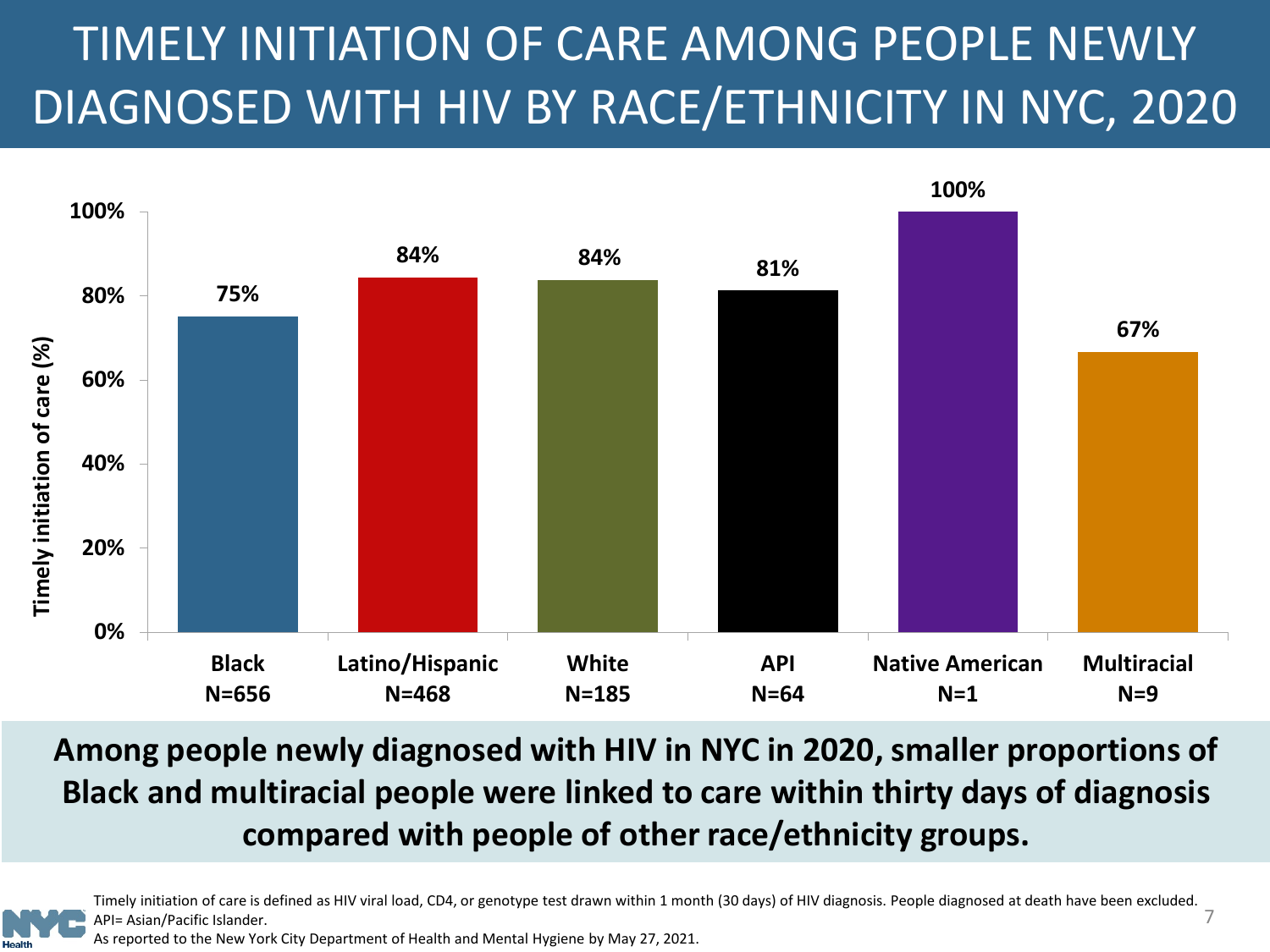## <span id="page-7-0"></span>TIMELY INITIATION OF CARE AMONG PEOPLE NEWLY DIAGNOSED WITH HIV BY AGE IN NYC, 2020



#### **Among people newly diagnosed with HIV in NYC in 2020, people ages 50-59 years had the smallest proportion linked to care within thirty days of diagnosis.**



Timely initiation of care is defined as HIV viral load, CD4, or genotype test drawn within 1 month (30 days) of HIV diagnosis. People diagnosed at death have been excluded.  $8$ As reported to the New York City Department of Health and Mental Hygiene by May 27, 2021.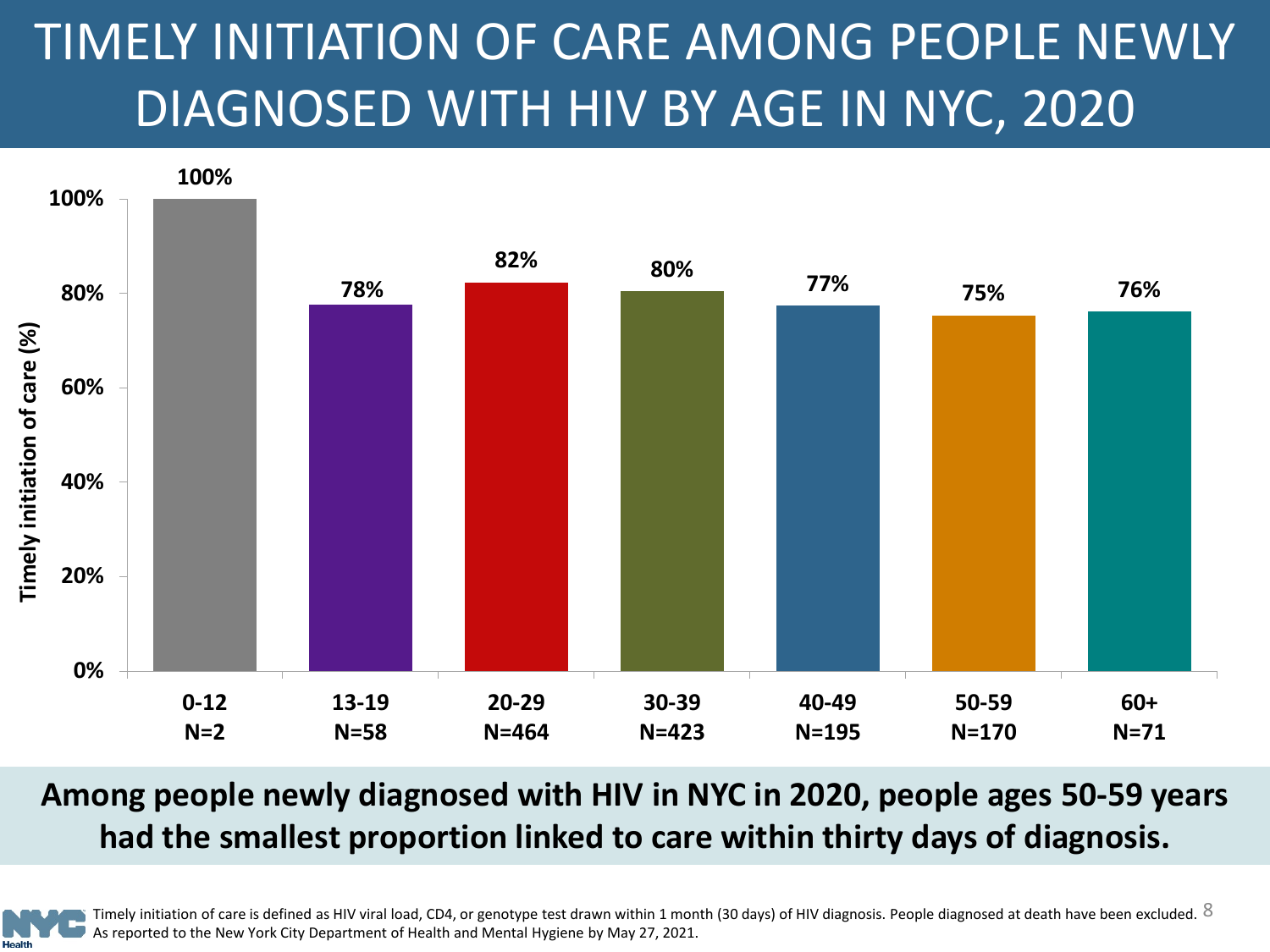### <span id="page-8-0"></span>TIMELY INITIATION OF CARE AMONG PEOPLE NEWLY DIAGNOSED WITH HIV BY TRANSMISSION CATEGORY IN NYC, 2020



#### **Among people newly diagnosed with HIV in NYC in 2020, MSM with injection drug use history had the smallest proportion linked to care within thirty days of diagnosis.**

MSM=men who have sex with men; IDU=injection drug use history; TG-SC=Transgender people with sexual contact.

Timely initiation of care is defined as HIV viral load, CD4, or genotype test drawn within 1 month (30 days) of HIV diagnosis. People diagnosed at death have been excluded.

New diagnoses with an unknown transmission category are not shown.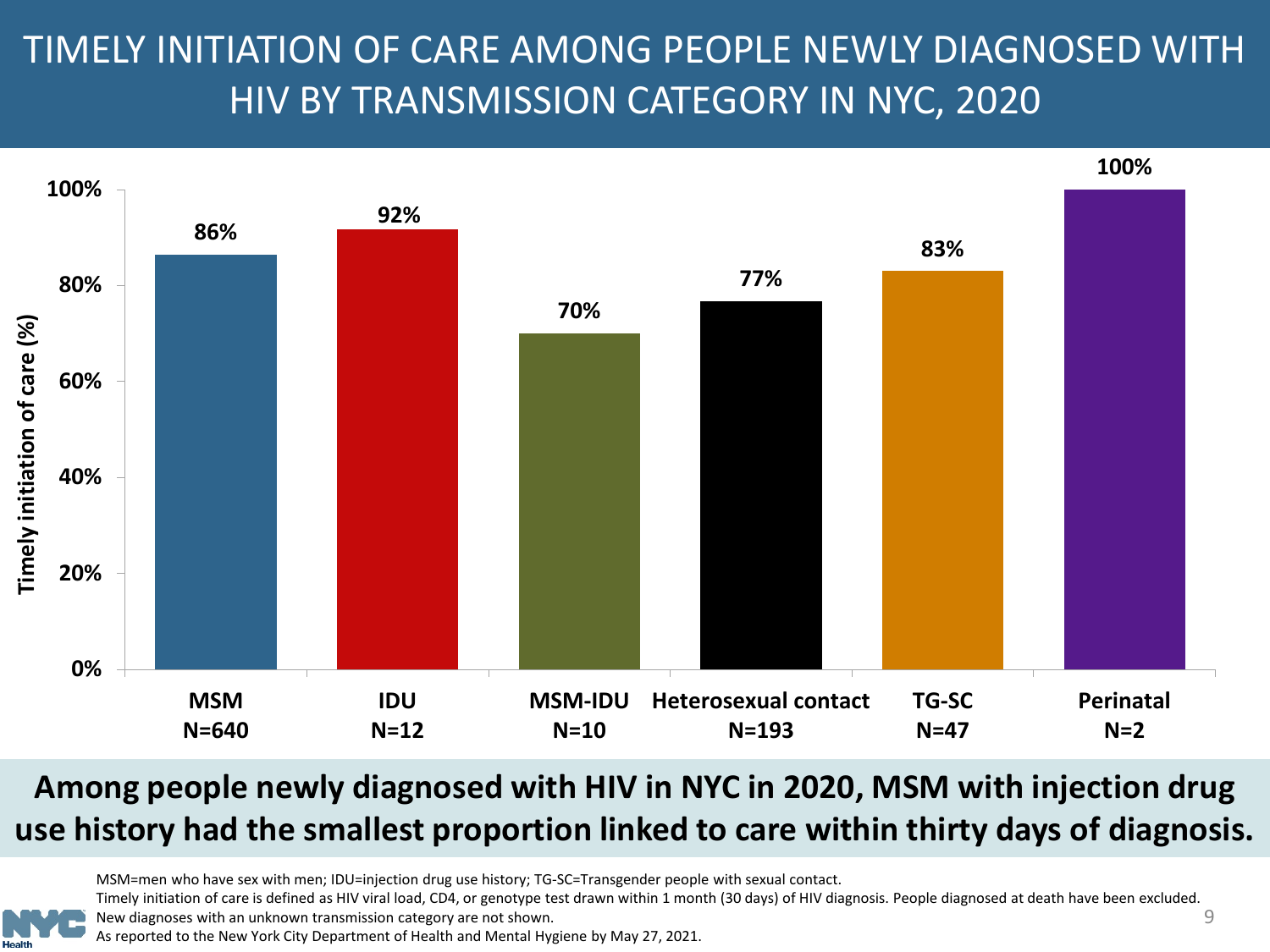## <span id="page-9-0"></span>TIMELY INITIATION OF CARE AMONG PEOPLE NEWLY DIAGNOSED WITH HIV BY BOROUGH IN NYC, 2020



#### **Among people newly diagnosed with HIV in NYC in 2020, residents of Staten Island had the smallest proportion linked to care within thirty days of diagnosis.**

As reported to the New York City Department of Health and Mental Hygiene by May 27, 2021.

Timely initiation of care is defined as HIV viral load, CD4, or genotype test drawn within 1 month (30 days) of HIV diagnosis. People diagnosed at death have been excluded. $10$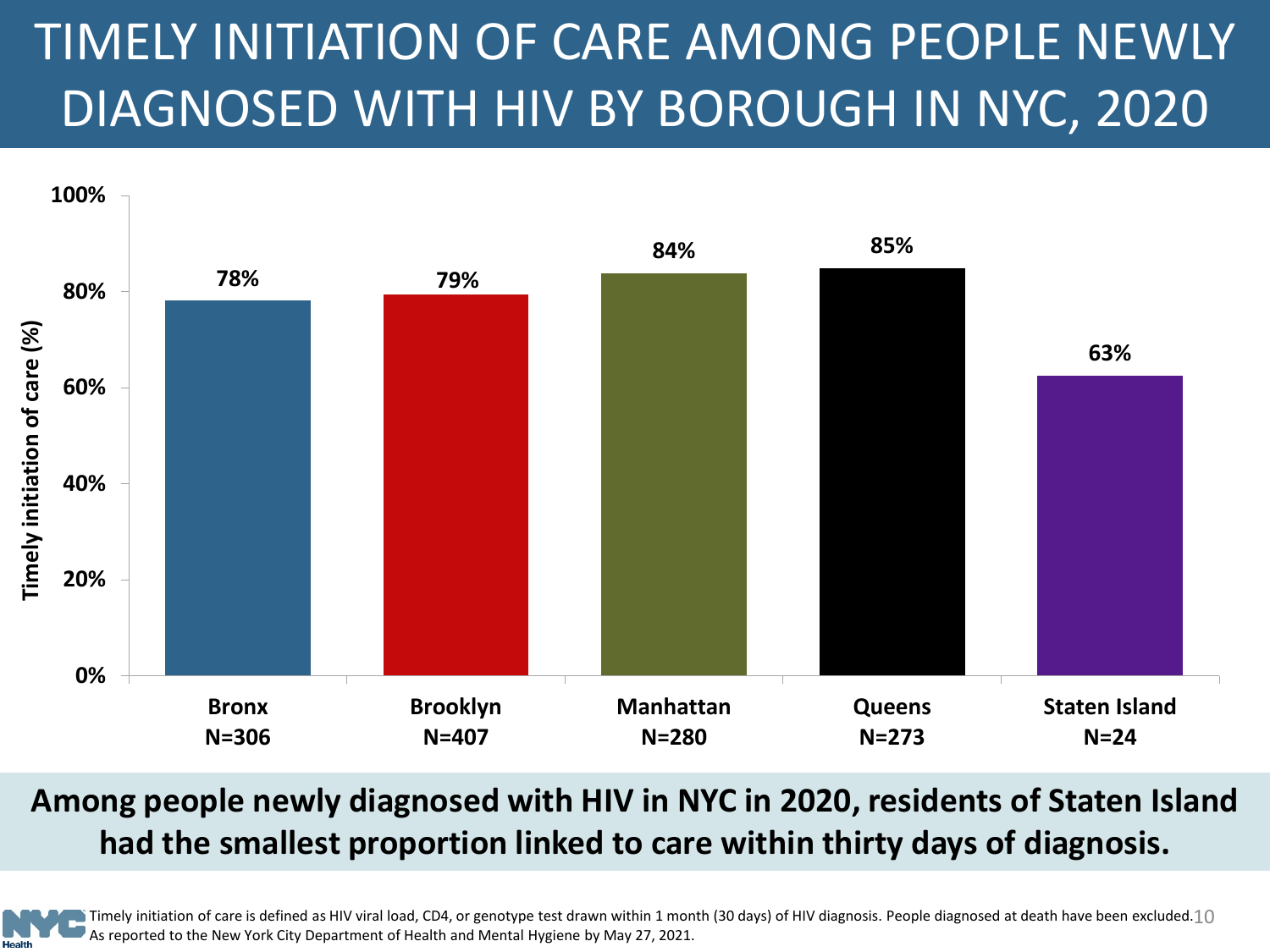### <span id="page-10-0"></span>TIMELY INITIATION OF CARE AMONG PEOPLE NEWLY DIAGNOSED WITH HIV BY AREA-BASED POVERTY IN NYC, 2020



**Among people newly diagnosed with HIV in NYC in 2020, residents living in lowpoverty neighborhoods had the smallest proportion linked to care within thirty days of diagnosis.**

FPL = Federal Poverty Level.



Timely initiation of care is defined as HIV viral load, CD4, or genotype test drawn within 1 month (30 days) of HIV diagnosis. People diagnosed at death have been excluded. New diagnoses without area-based poverty information are not shown.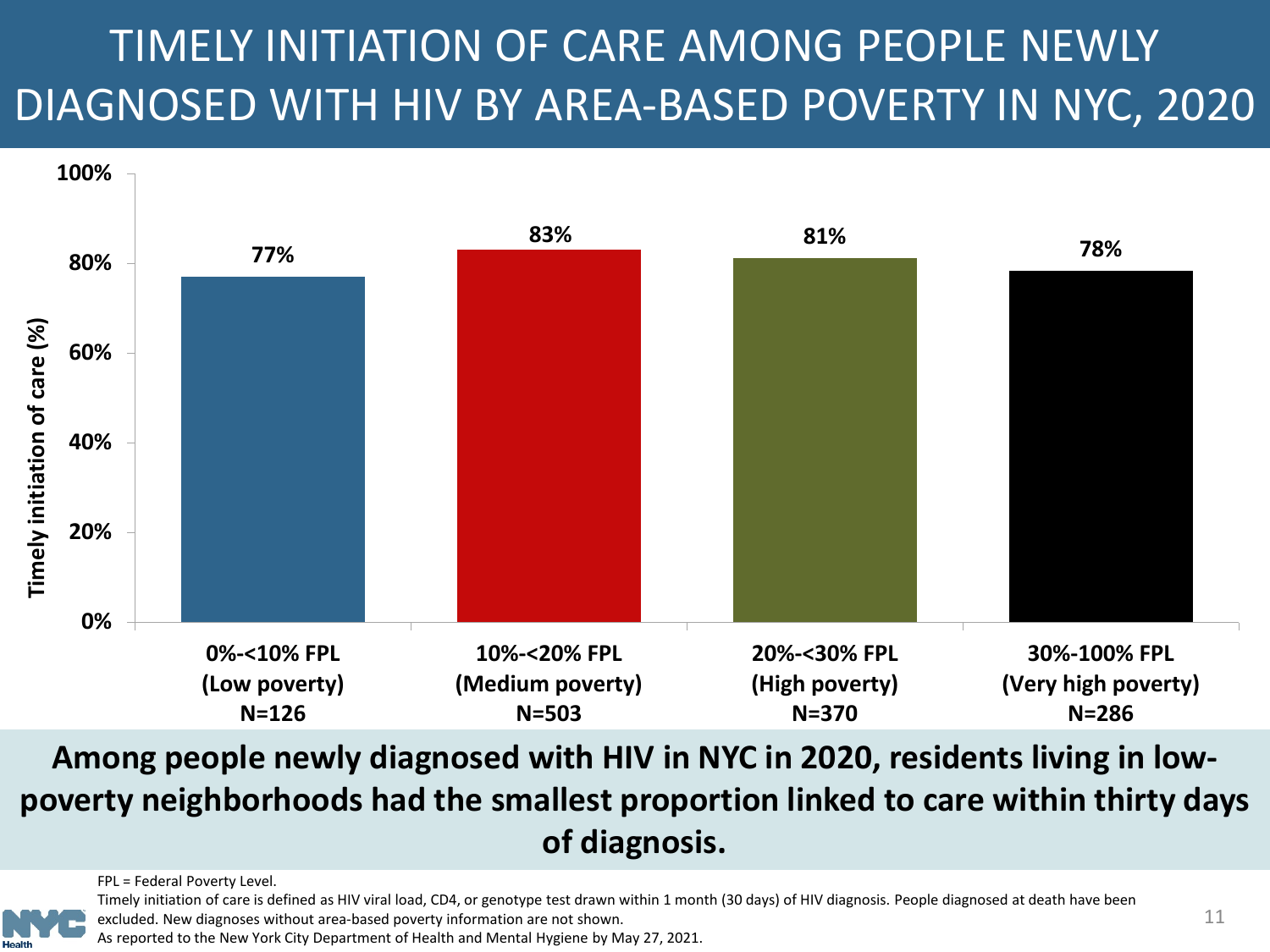### <span id="page-11-0"></span>TIMELY INITIATION OF CARE AMONG PEOPLE NEWLY DIAGNOSED WITH HIV BY COUNTRY OF BIRTH IN NYC, 2020



#### **Among people newly diagnosed with HIV in NYC in 2020, people born in the US dependencies had the smallest proportion linked to care within thirty days of diagnosis.**



Timely initiation of care is defined as HIV viral load, CD4, or genotype test drawn within 1 month (30 days) of HIV diagnosis. People from Puerto Rico and other US dependencies (Virgin Islands, Guam) are not considered to be born outside of the US. As reported to the New York City Department of Health and Mental Hygiene by May 27, 2021.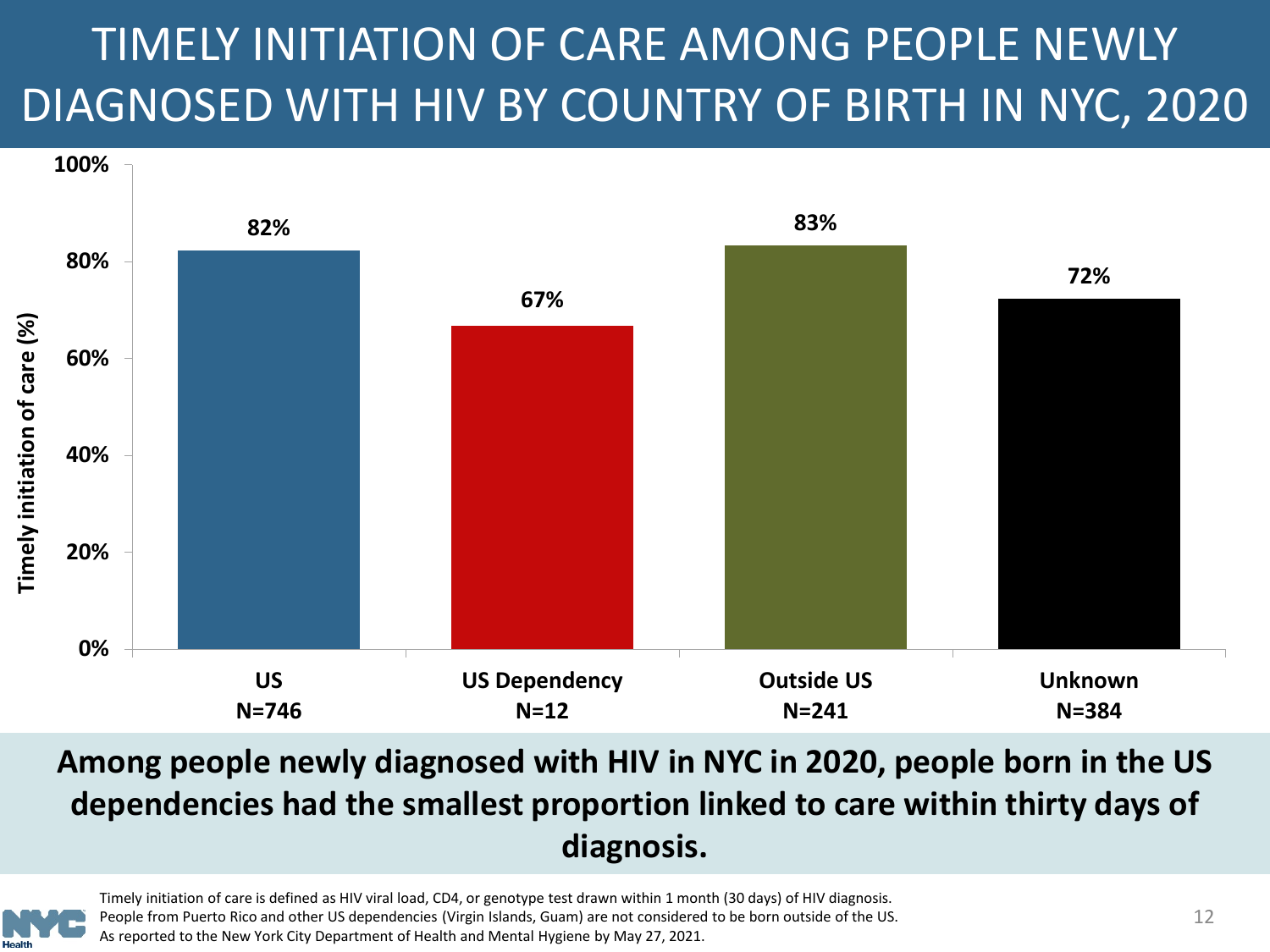# <span id="page-12-0"></span>VIRAL SUPPRESSION WITHIN 3 AND 6 MONTHS OF NEW HIV DIAGNOSIS IN NYC, 2020



#### **Among people newly diagnosed with HIV in NYC in 2020, 46% were virally suppressed within 3 months and 64% were suppressed within 6 months of diagnosis.**

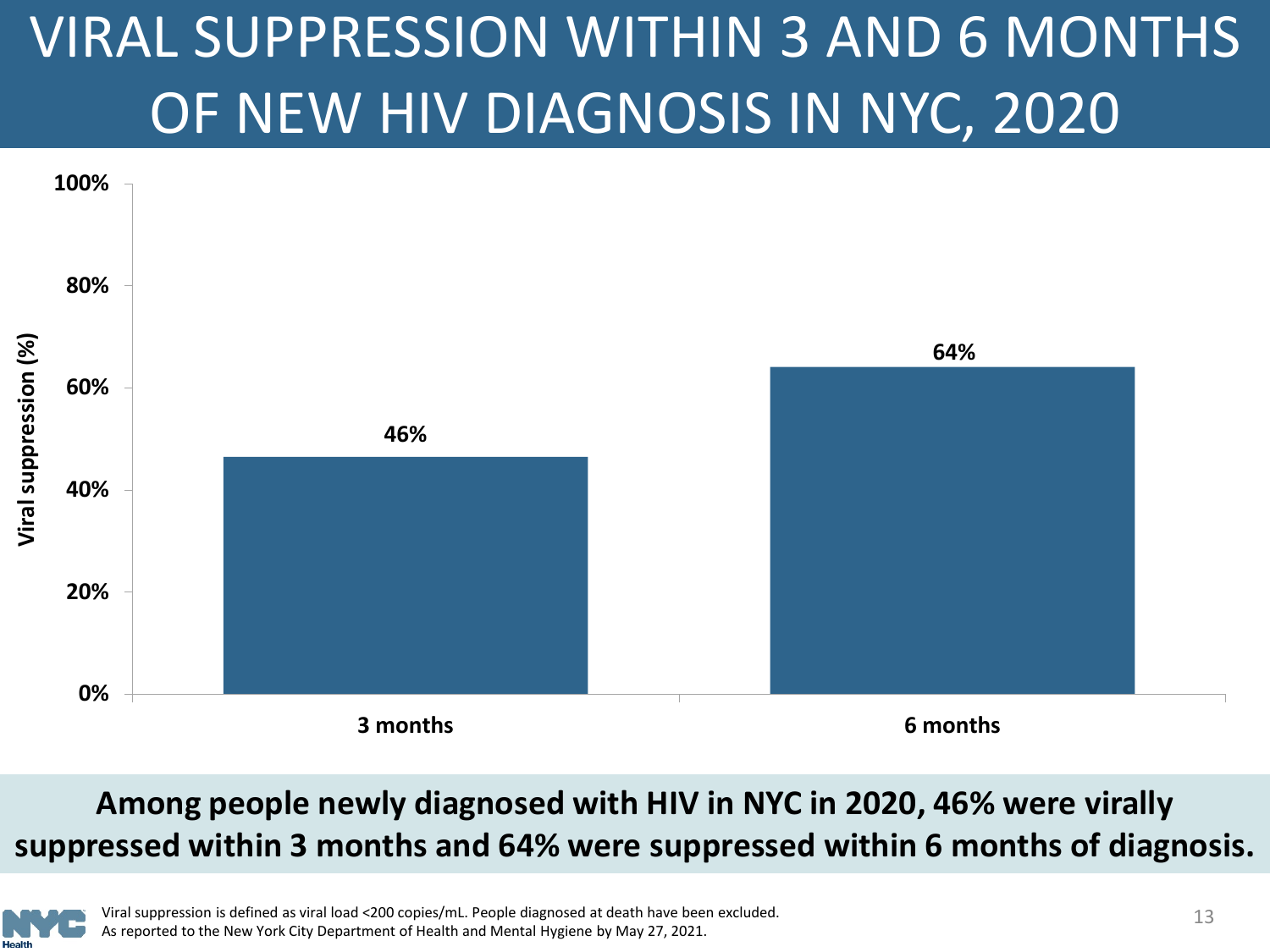# <span id="page-13-0"></span>VIRAL SUPPRESSION WITHIN 3 MONTHS OF NEW HIV DIAGNOSIS BY GENDER IN NYC, 2020



#### **Among people newly diagnosed with HIV in NYC in 2020, transgender people had the smallest proportion virally suppressed within 3 months of diagnosis.**



Viral suppression is defined as viral load <200 copies/mL. People diagnosed at death have been excluded.

1In 2020 in NYC, there were N=48 new diagnoses among transgender women, and N=1 new diagnoses among transgender men.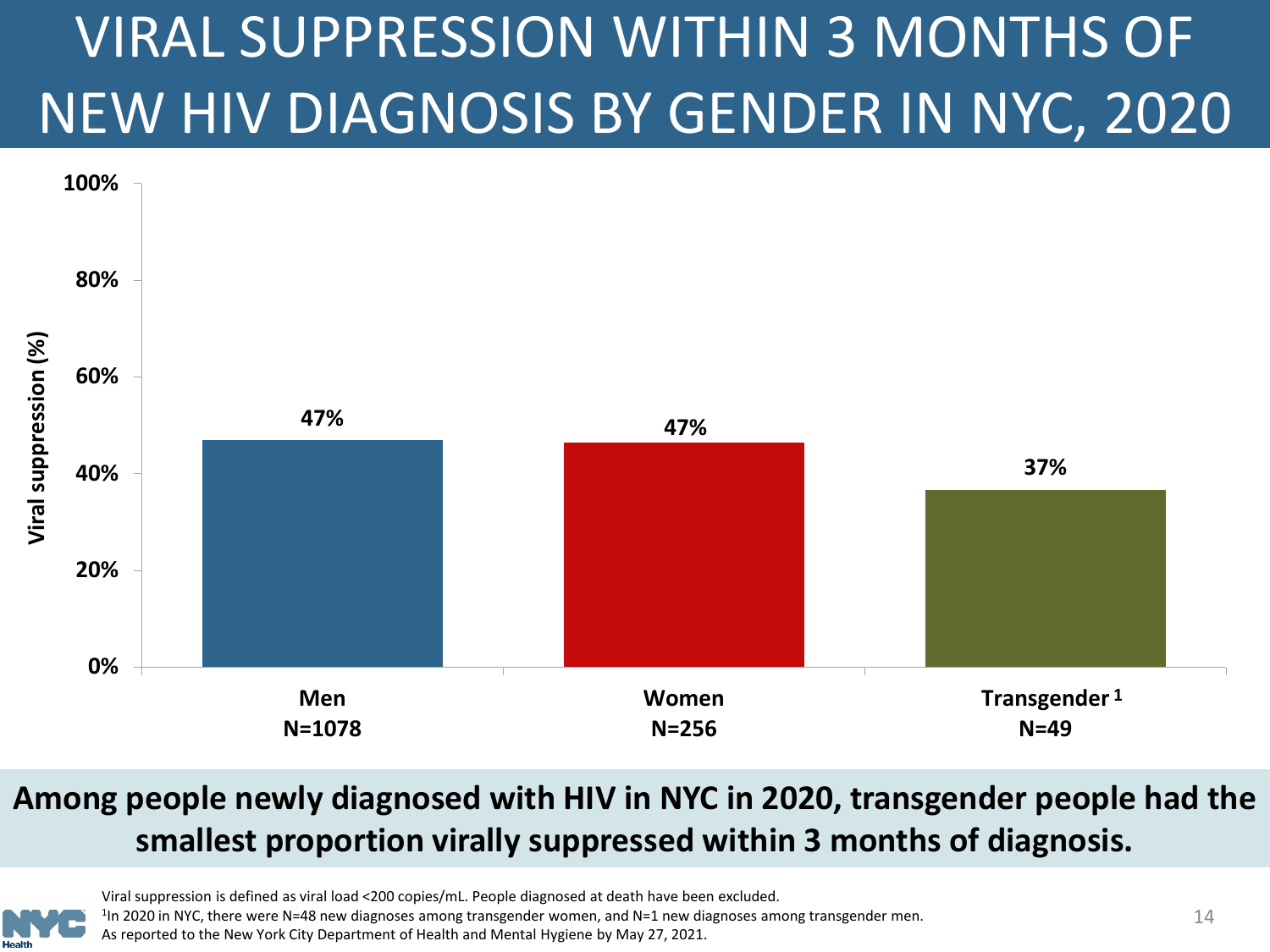## <span id="page-14-0"></span>VIRAL SUPPRESSION WITHIN 3 MONTHS OF NEW HIV DIAGNOSIS BY RACE/ETHNICITY IN NYC, 2020



#### **Among people newly diagnosed with HIV in NYC in 2020, multiracial people had the smallest proportion virally suppressed within 3 months of diagnosis.**



Viral suppression is defined as viral load <200 copies/mL. People diagnosed at death have been excluded. API=Asian/Pacific Islander.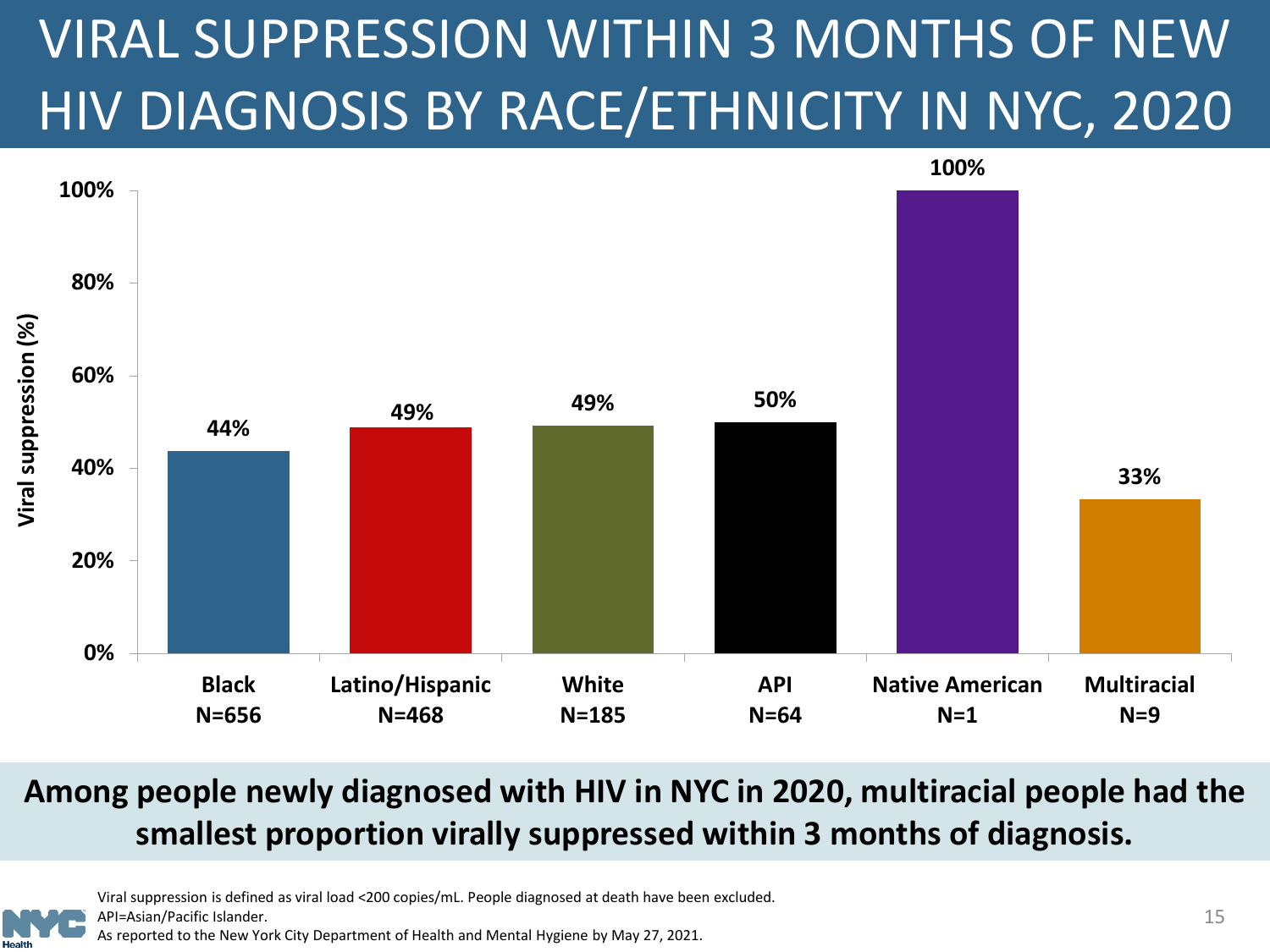# <span id="page-15-0"></span>VIRAL SUPPRESSION WITHIN 3 MONTHS OF NEW HIV DIAGNOSIS BY AGE IN NYC, 2020



**Among people newly diagnosed with HIV in NYC in 2020, people ages 13-19 had the smallest proportion virally suppressed within 3 months of diagnosis**

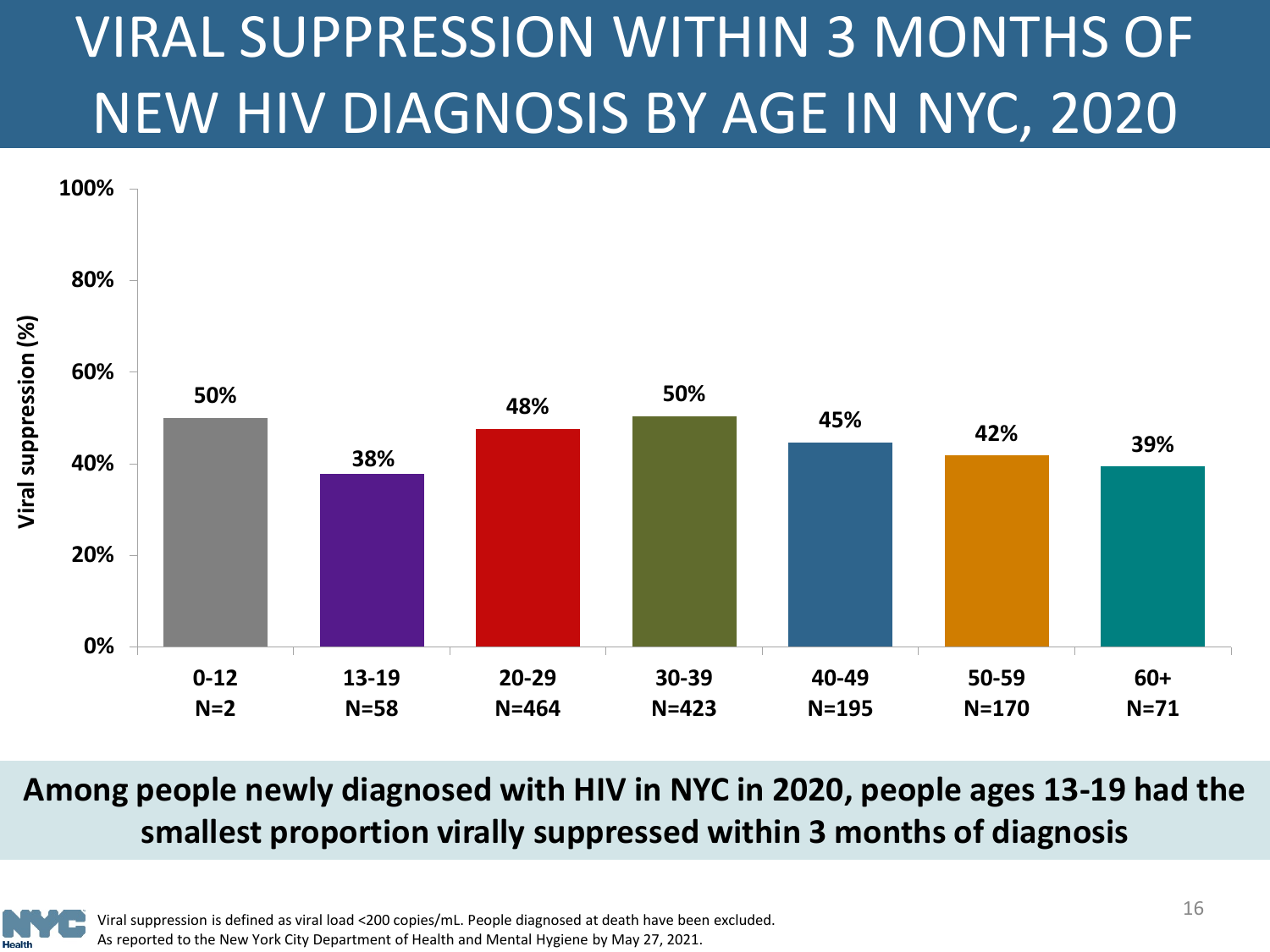### <span id="page-16-0"></span>VIRAL SUPPRESSION WITHIN 3 MONTHS OF NEW HIV DIAGNOSIS BY TRANSMISSION CATEGORY IN NYC, 2020



#### **Among people newly diagnosed with HIV in NYC in 2020, transgender people with sexual contact had the smallest proportion virally suppressed within 3 months of diagnosis.**

MSM=men who have sex with men; IDU=injection drug use history; TG-SC=Transgender people with sexual contact.

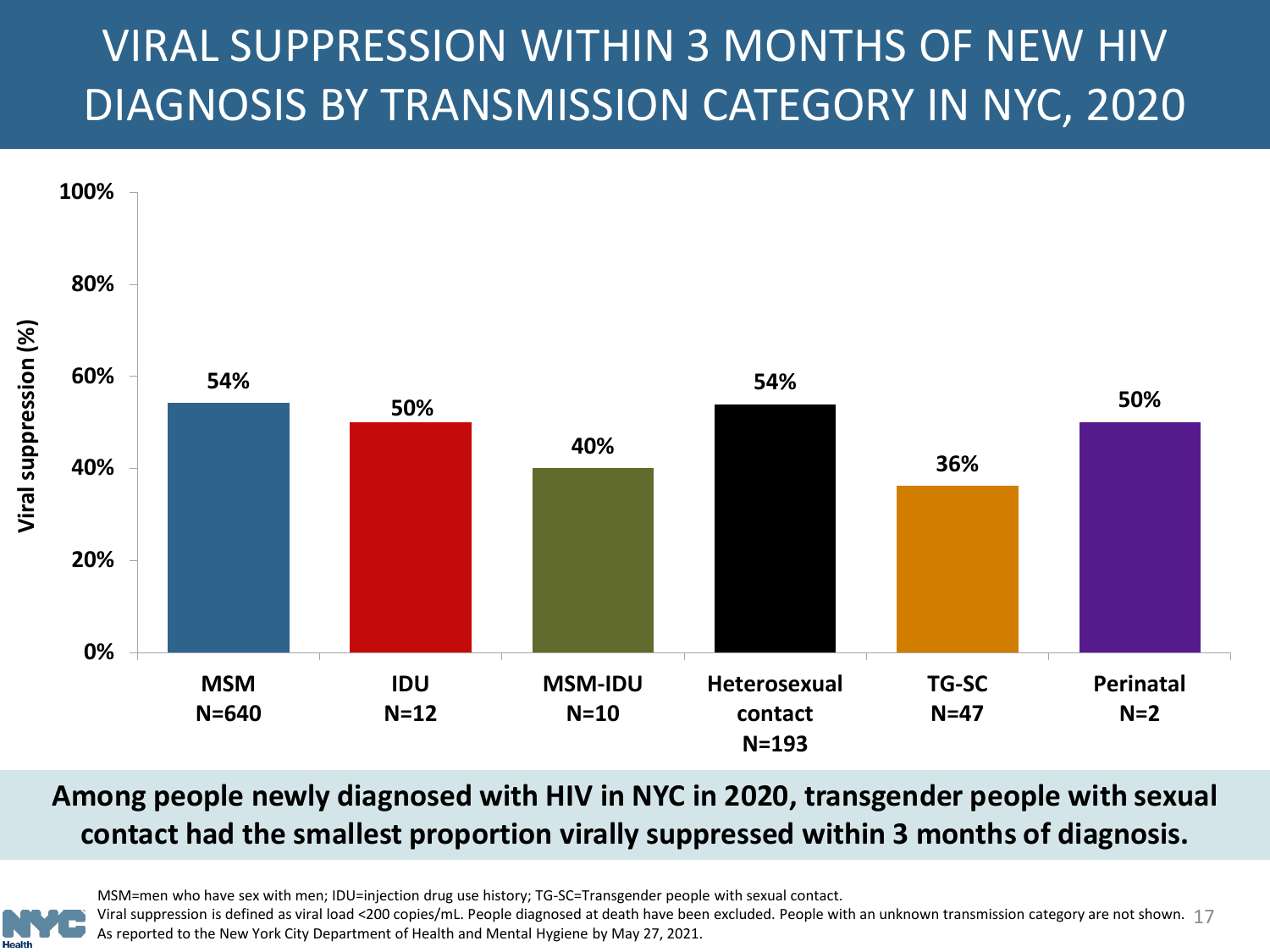# <span id="page-17-0"></span>VIRAL SUPPRESSION WITHIN 3 MONTHS OF NEW HIV DIAGNOSIS BY BOROUGH IN NYC, 2020



#### **Among people newly diagnosed with HIV in NYC in 2020, Staten Island residents had the largest proportion virally suppressed within 3 months of diagnosis.**

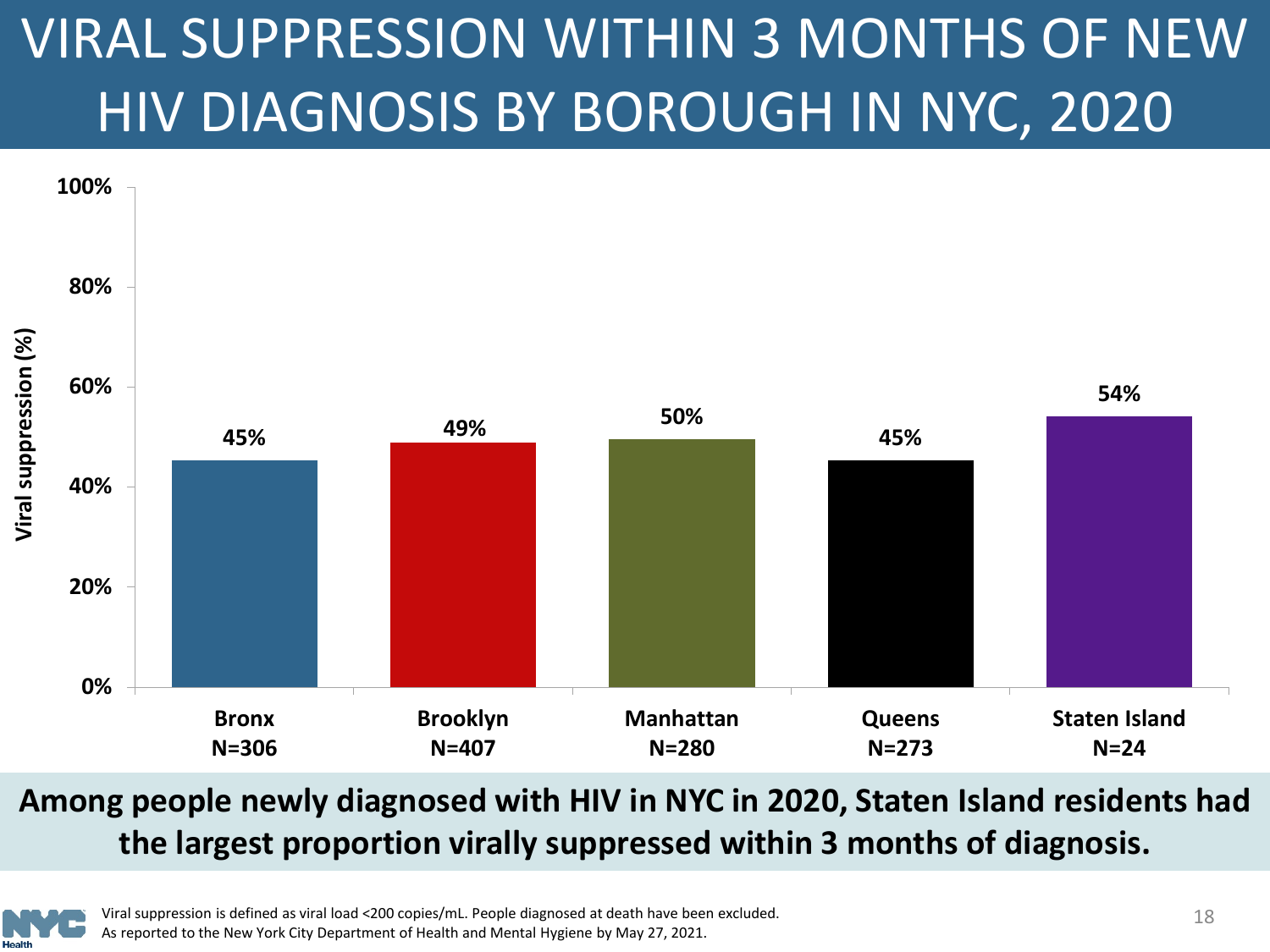## <span id="page-18-0"></span>VIRAL SUPPRESSION WITHIN 3 MONTHS OF NEW HIV DIAGNOSIS BY AREA-BASED POVERTY IN NYC, 2020



**Among people newly diagnosed with HIV in NYC in 2020, people residing in very highpoverty neighborhoods had the smallest proportion virally suppressed within 3 months of diagnosis.**

FPL=Federal Poverty Level.

Viral suppression is defined as viral load <200 copies/mL. People diagnosed at death have been excluded.

New diagnoses without area-based poverty information are not shown.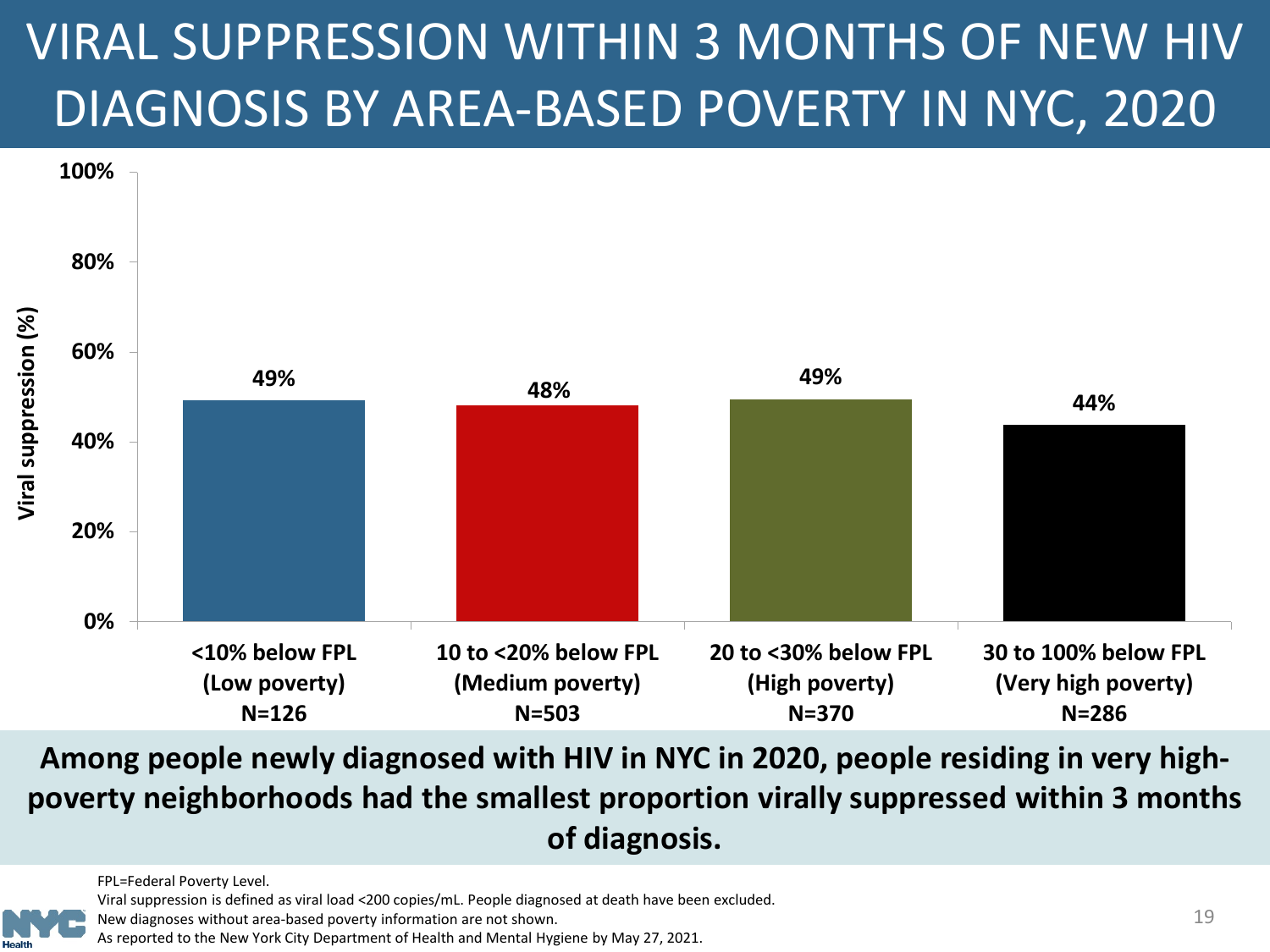## <span id="page-19-0"></span>VIRAL SUPPRESSION WITHIN 3 MONTHS OF NEW HIV DIAGNOSIS BY COUNTRY OF BIRTH IN NYC, 2020



#### **Among people newly diagnosed with HIV in NYC in 2020, people born in the US dependencies had the smallest proportion virally suppressed within 3 months of diagnosis.**



Viral suppression is defined as viral load <200 copies/mL. People diagnosed at death have been excluded. People with unknown country of birth are not shown. People from Puerto Rico and other US dependencies (Virgin Islands, Guam) are not considered to be born outside of the US. As reported to the New York City Department of Health and Mental Hygiene by May 27, 2021.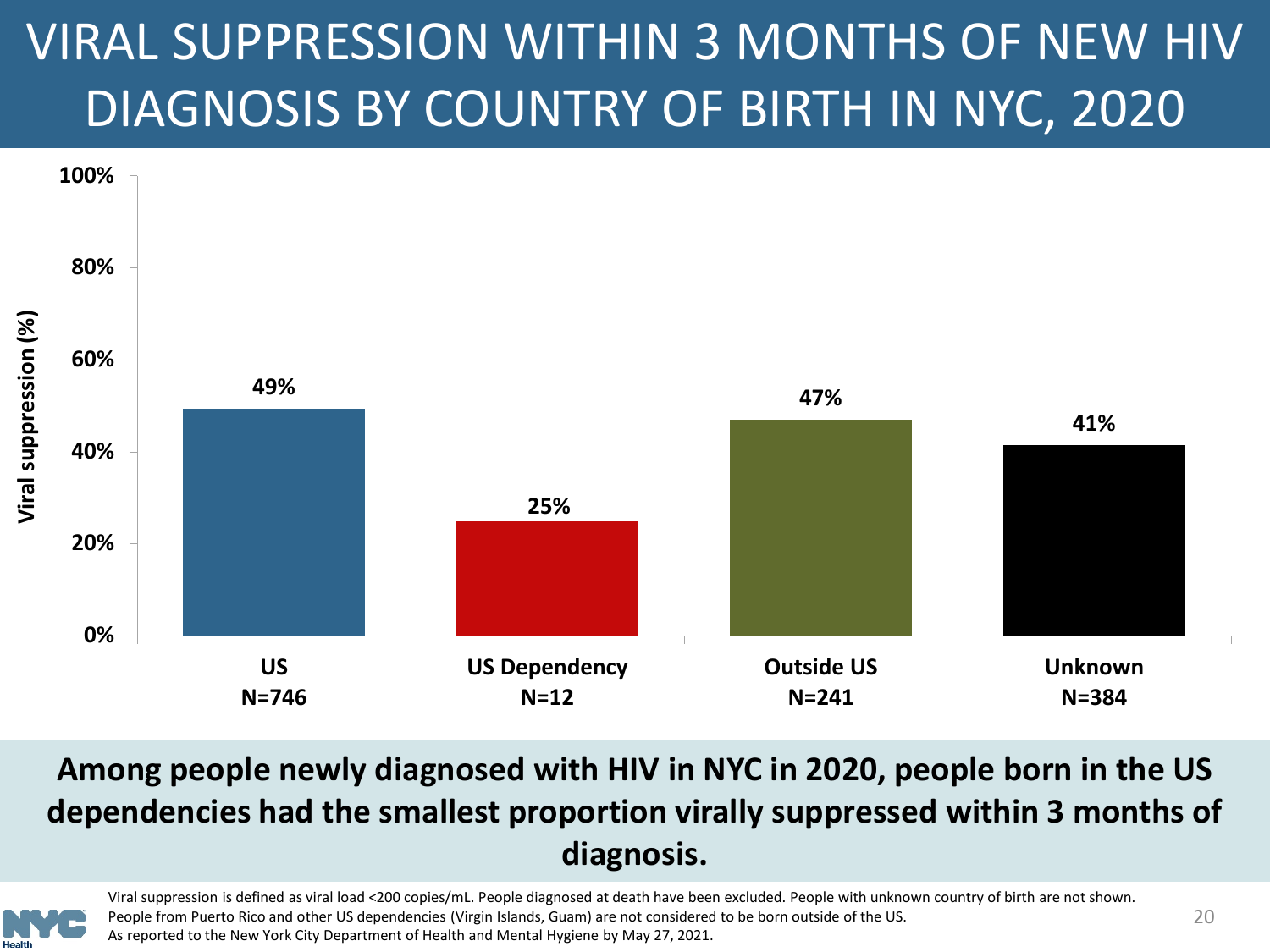### <span id="page-20-0"></span>PROPORTION OF NEW HIV-ONLY DIAGNOSES PROGRESSING TO AIDS WITHIN 2 YEARS IN NYC, 2009-2018



#### **The proportion of people diagnosed with HIV-only in NYC who progressed to AIDS within 2 years of diagnosis decreased by 46% between 2009 and 2018.**



People are classified as having AIDS if they either have one or more AIDS-defining opportunistic illnesses (based on the 1993 CDC case definition) or a laboratory test indicating suppressed CD4+ cell counts (<200 cells/µL).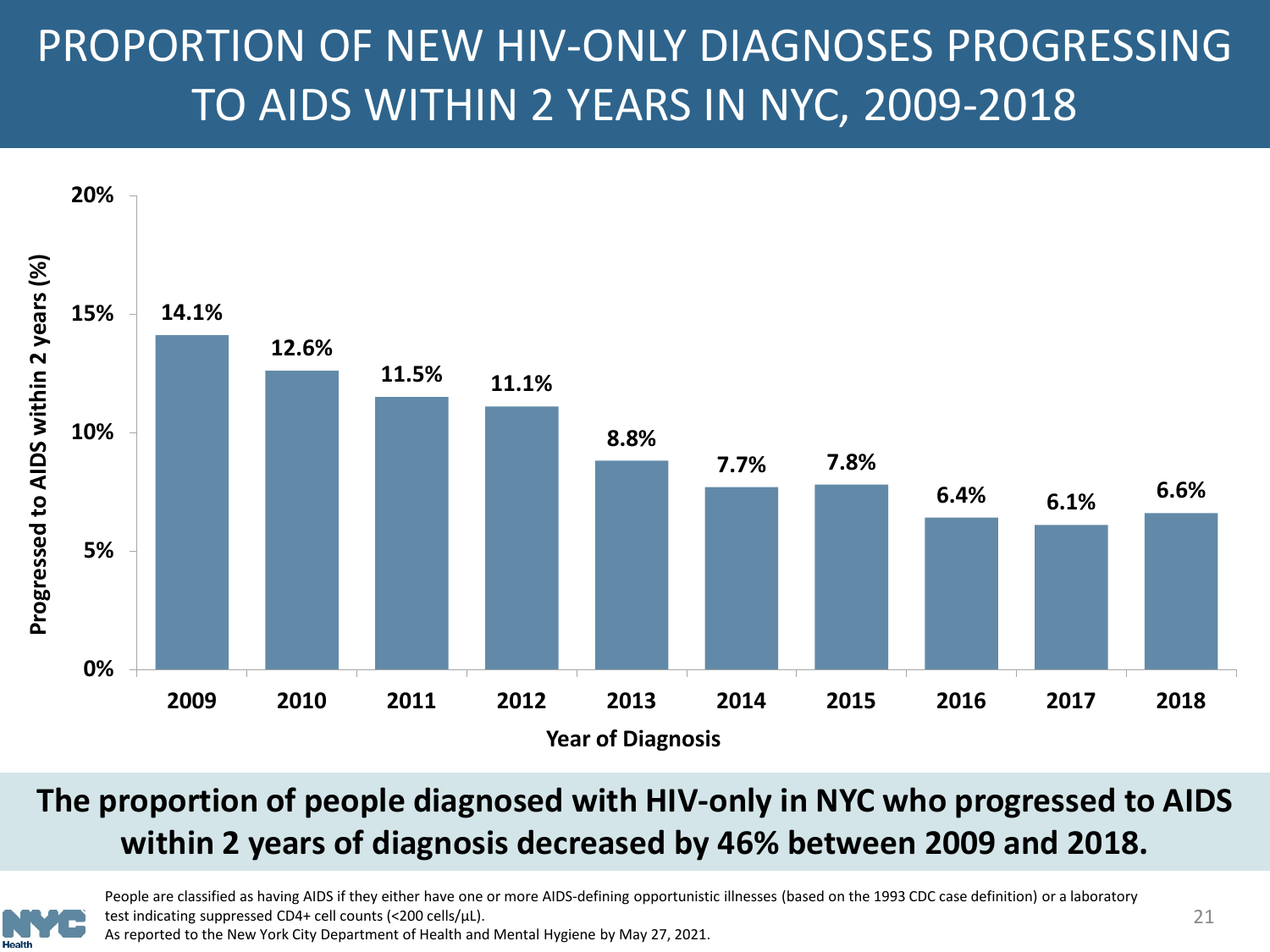# PEOPLE WITH HIV (PWH)

- <span id="page-21-0"></span>• **84,700** PWH in NYC
	- Approximate number of people with HIV in NYC at the end of 2020

- **79,900** diagnosed PWH in NYC
	- Approximate number of people with diagnosed HIV in NYC at the end of 2020, including those diagnosed with HIV in or before 2020, living in NYC at the end of 2020, and reported to the NYC DOHMH by May 27, 2021

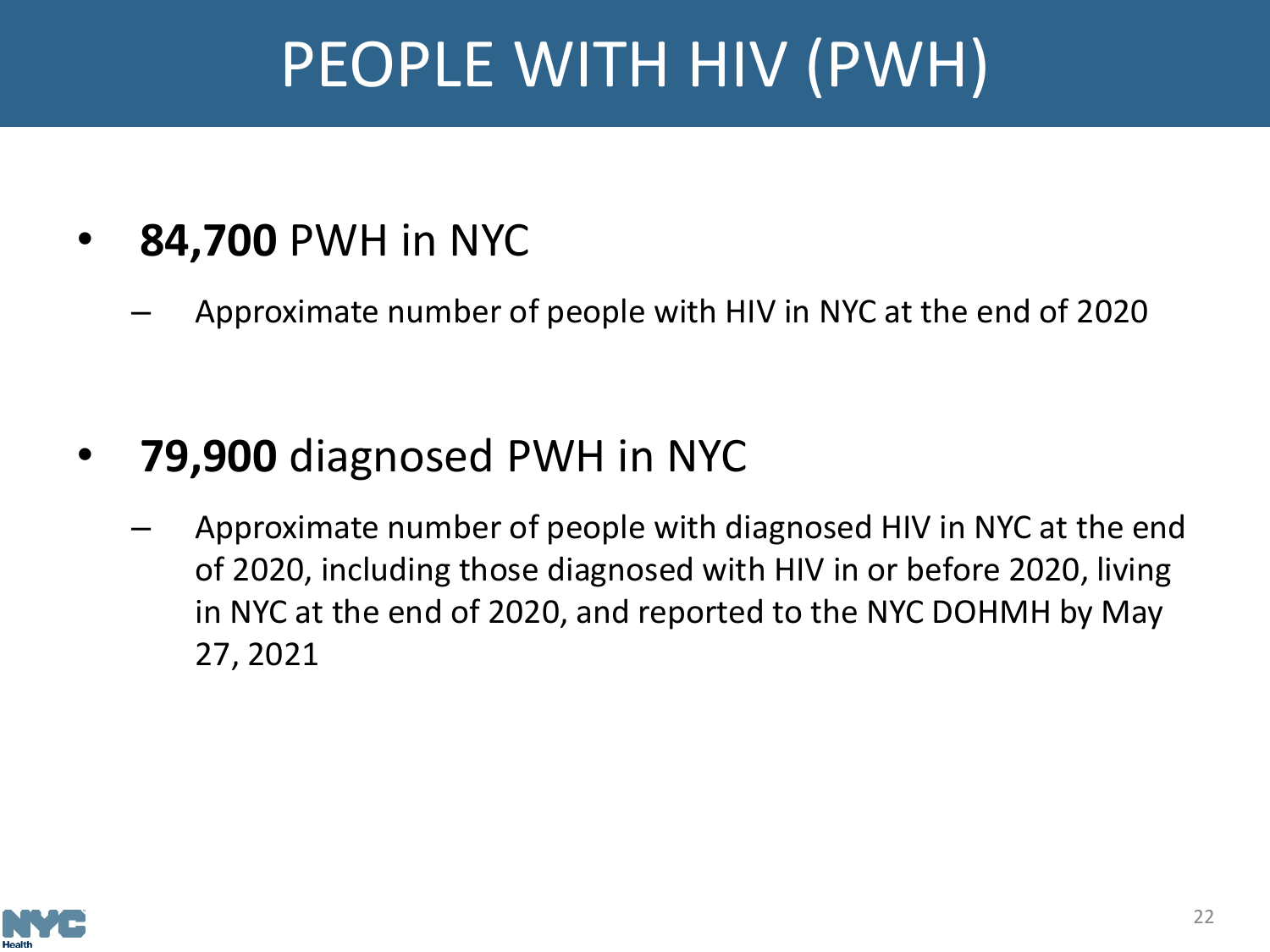## <span id="page-22-0"></span>VIRAL SUPPRESSION AMONG DIAGNOSED PLWH IN NYC, 2016-2020



#### **Viral suppression among diagnosed people living with HIV (PLWH) increased in NYC between 2016 and 2020.**

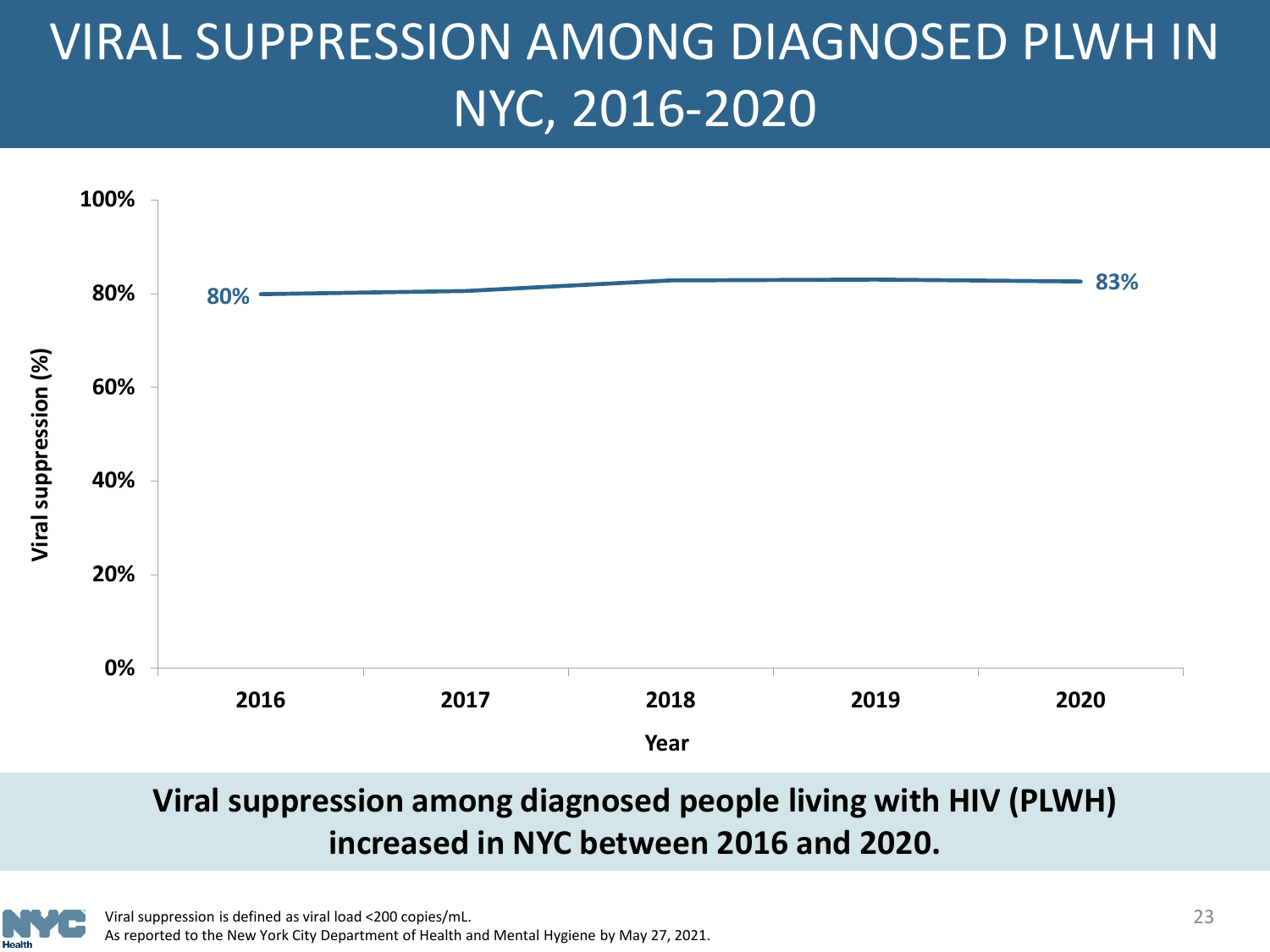## <span id="page-23-0"></span>VIRAL SUPPRESSION AMONG DIAGNOSED PLWH BY GENDER IN NYC, 2020



#### **Among diagnosed people living with HIV (PLWH) in NYC, a smaller proportion of transgender people were virally suppressed than non-transgender men and women.**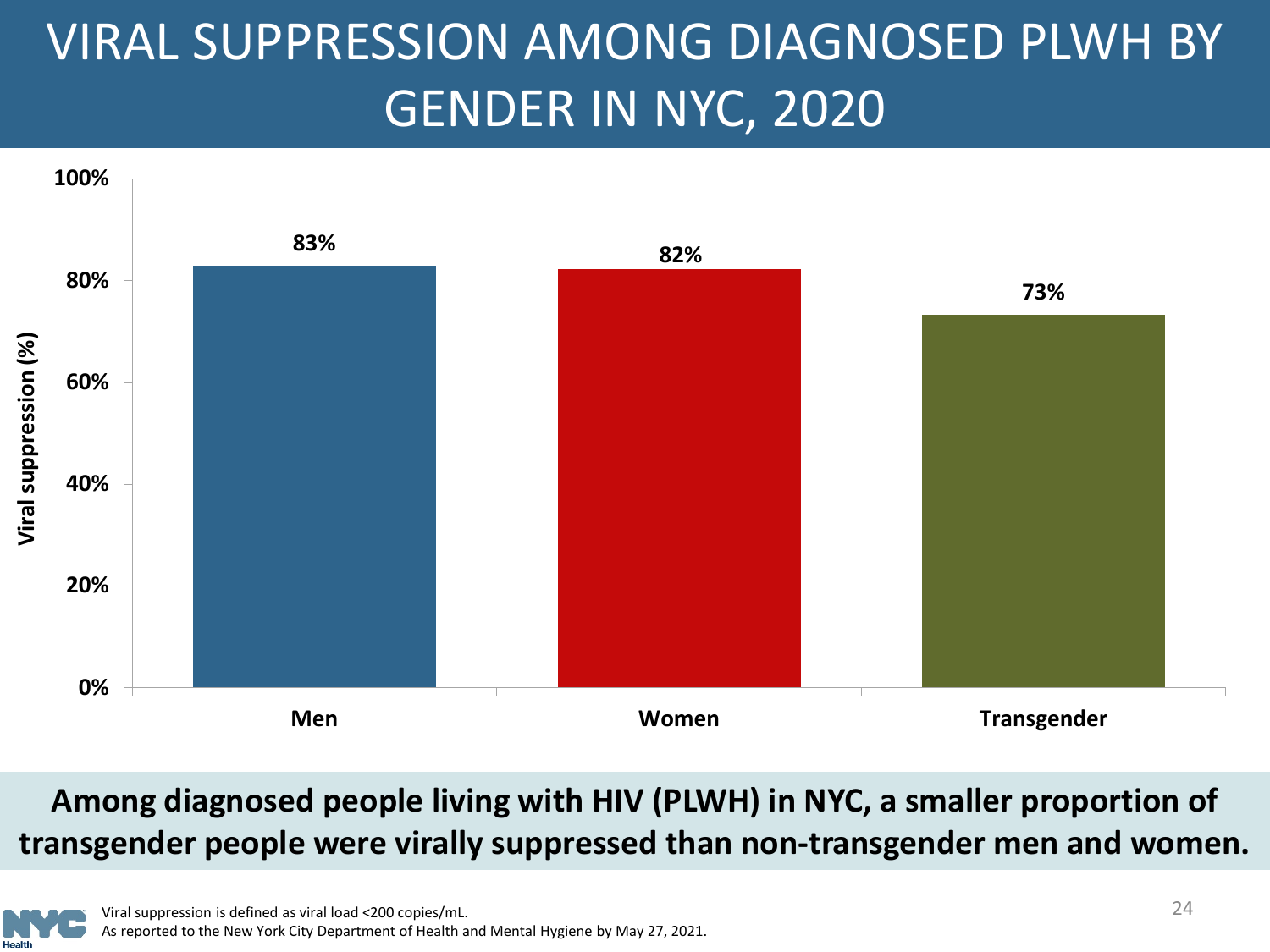## <span id="page-24-0"></span>VIRAL SUPPRESSION AMONG DIAGNOSED PLWH BY RACE/ETHNICITY IN NYC, 2020



**Among diagnosed people living with HIV (PLWH) in NYC, White people and Asian/Pacific Islander people had the largest proportions virally suppressed among all racial/ethnic groups.**

Viral suppression is defined as viral load <200 copies/mL.

API= Asian/Pacific Islander.

People with unknown race/ethnicity are not shown.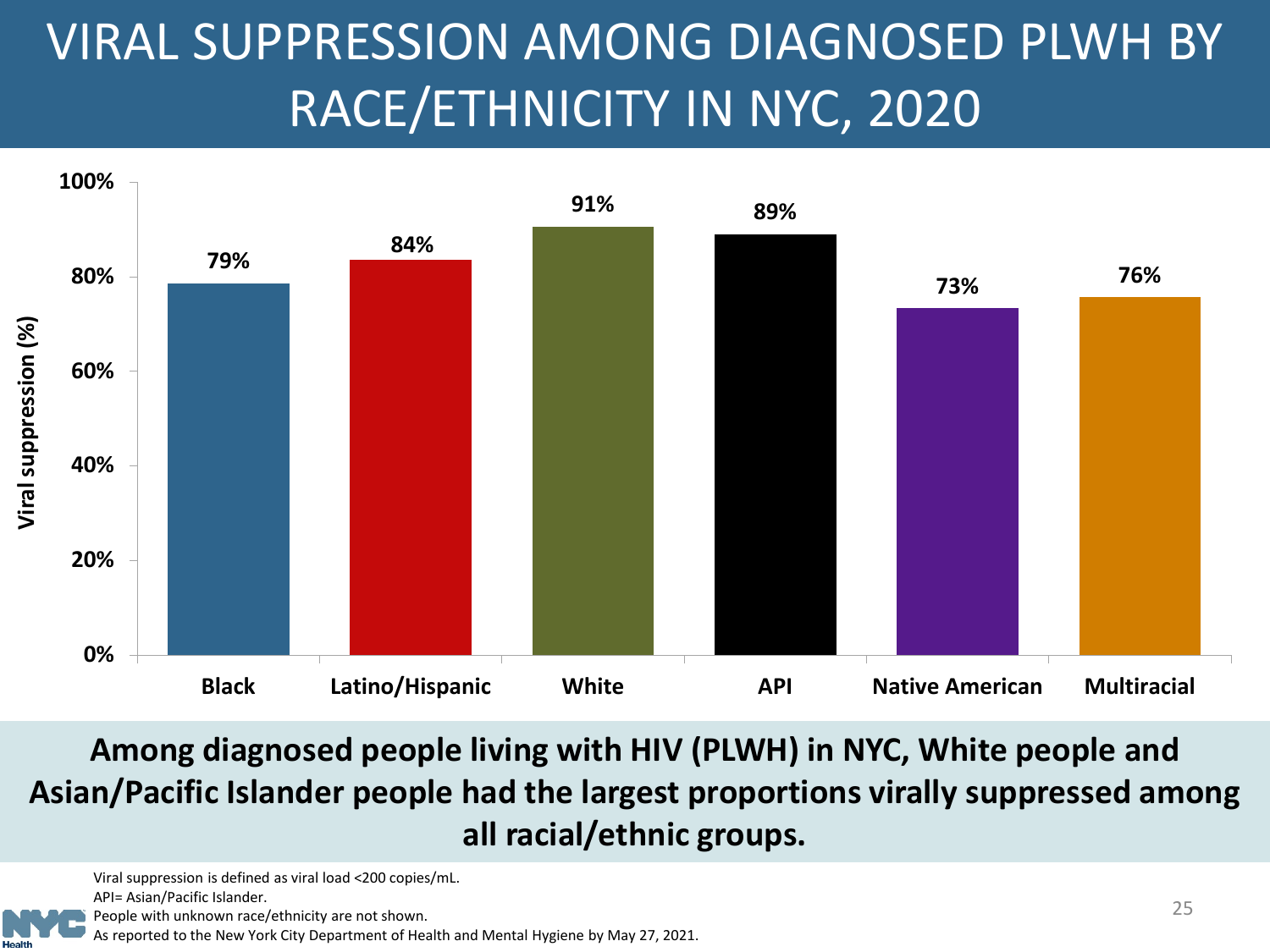## <span id="page-25-0"></span>VIRAL SUPPRESSION AMONG DIAGNOSED PLWH BY AGE IN NYC, 2020



**Among diagnosed people living with HIV (PLWH) in NYC, those ages 13-19 years had the smallest proportion virally suppressed compared to other age groups.**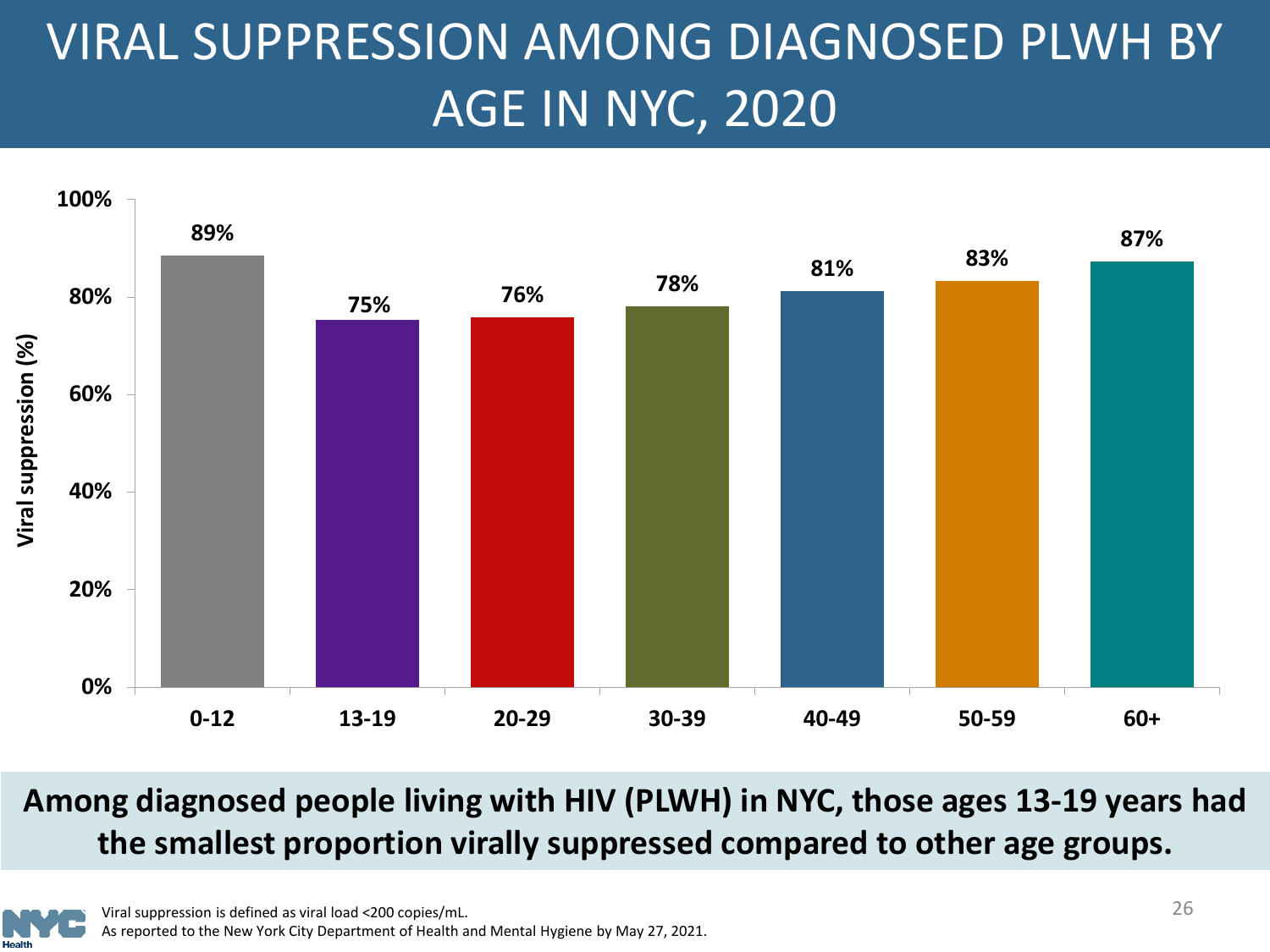## <span id="page-26-0"></span>VIRAL SUPPRESSION AMONG DIAGNOSED PLWH BY TRANSMISSION CATEGORY IN NYC, 2020



#### **Among diagnosed people living with HIV (PLWH) in NYC, people with perinatal transmission category had the smallest proportion virally suppressed.**



MSM=men who have sex with men; IDU=injection drug use history; TG-SC=Transgender people with sexual contact. Viral suppression is defined as viral load <200 copies/mL.

People with an unknown transmission category are not shown.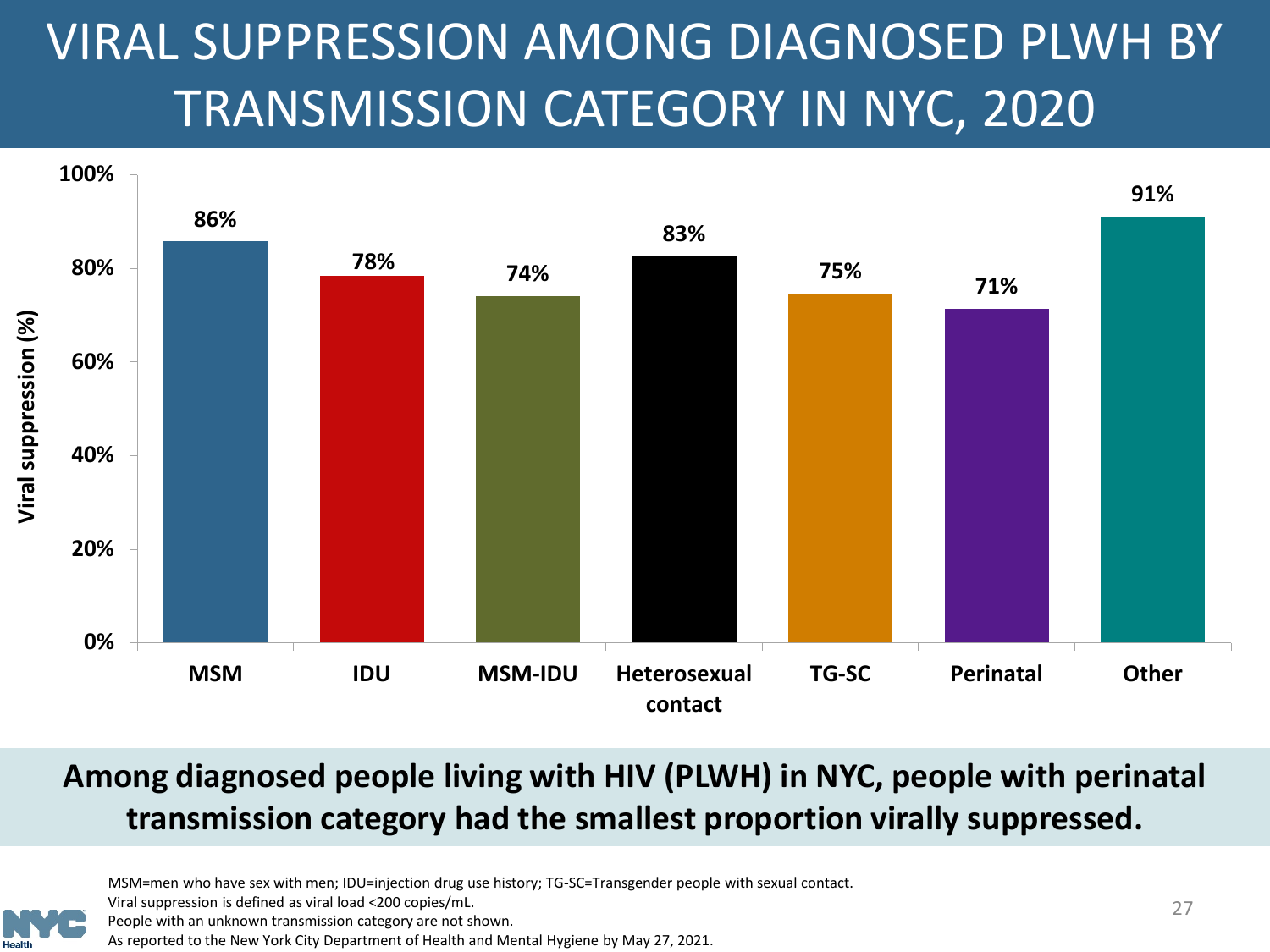## <span id="page-27-0"></span>VIRAL SUPPRESSION AMONG DIAGNOSED PLWH BY BOROUGH IN NYC, 2020



#### **Among diagnosed people living with HIV (PLWH) in NYC, residents of the Bronx had the smallest proportion virally suppressed.**

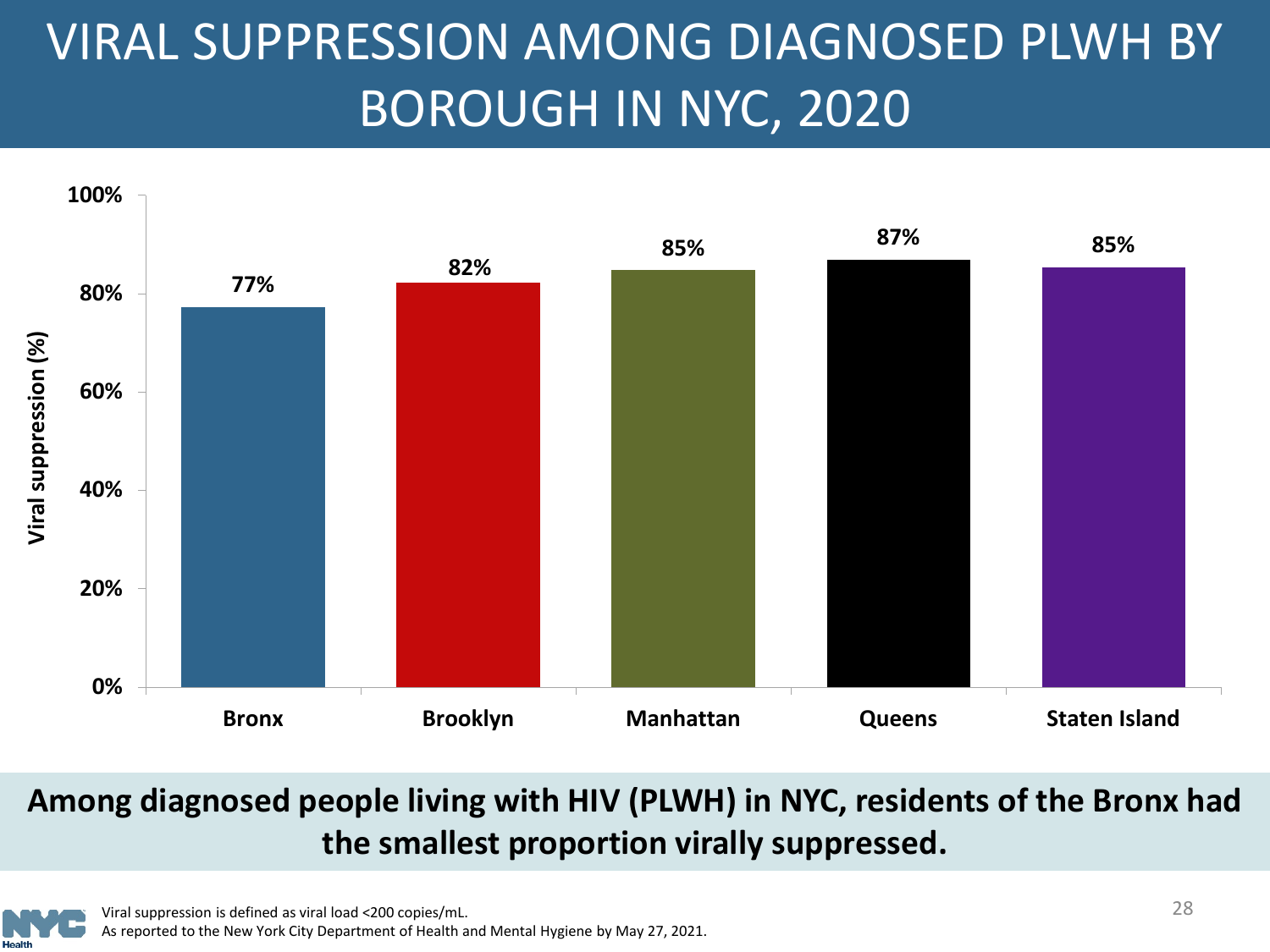## <span id="page-28-0"></span>VIRAL SUPPRESSION AMONG DIAGNOSED PLWH BY AREA-BASED POVERTY IN NYC, 2020



#### **Among diagnosed people living with HIV (PLWH) in NYC, people living in low-poverty neighborhoods had the largest proportion virally suppressed.**

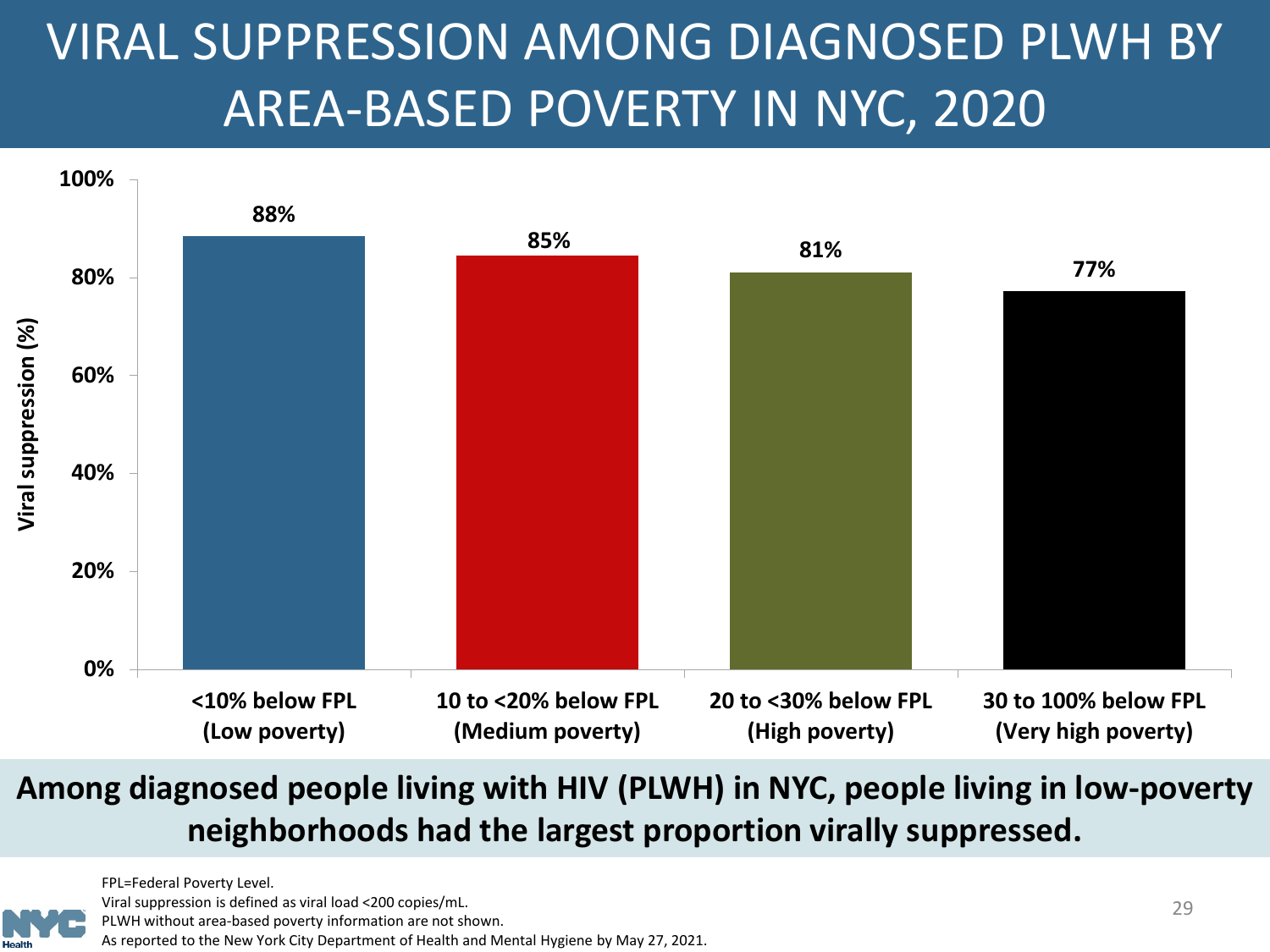## <span id="page-29-0"></span>VIRAL SUPPRESSION AMONG DIAGNOSED PLWH BY COUNTRY OF BIRTH IN NYC, 2020



**Among diagnosed people living with HIV (PLWH) in NYC, people born in the US or in a US Dependency had smaller proportions virally suppressed compared with people born outside the US.**

Viral suppression is defined as viral load <200 copies/mL. People with unknown country of birth are not shown. People from Puerto Rico and other US dependencies (Virgin Islands, Guam) are not considered to be born outside of the US. As reported to the New York City Department of Health and Mental Hygiene by May 27, 2021.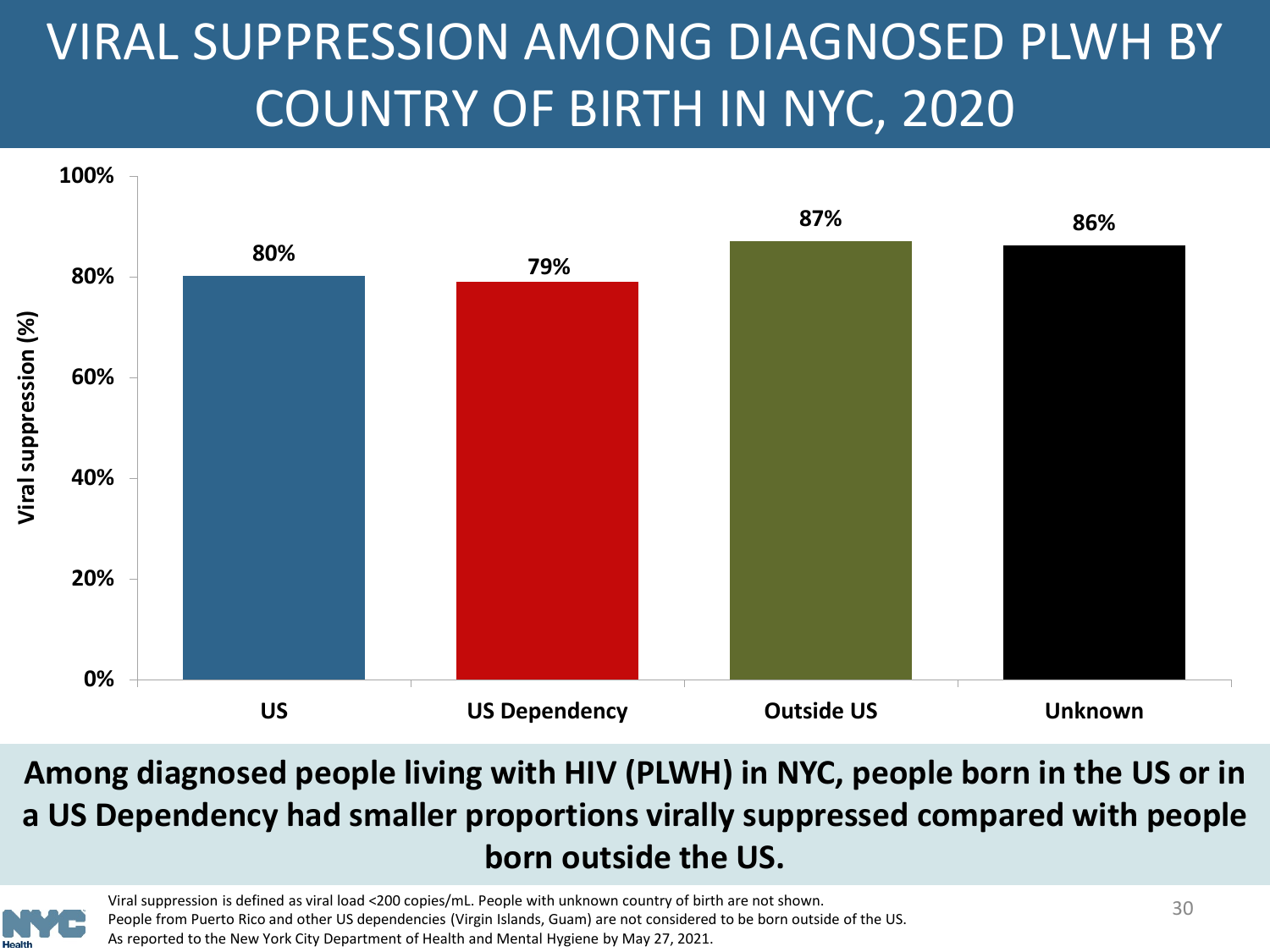### <span id="page-30-0"></span>PROPORTION OF PLWH IN NYC ENGAGED IN SELECTED STAGES OF THE HIV CARE CONTINUUM, 2020



#### **Of approximately 84,700 people living with HIV (PLWH) in NYC in 2020, 78% had a suppressed viral load.**

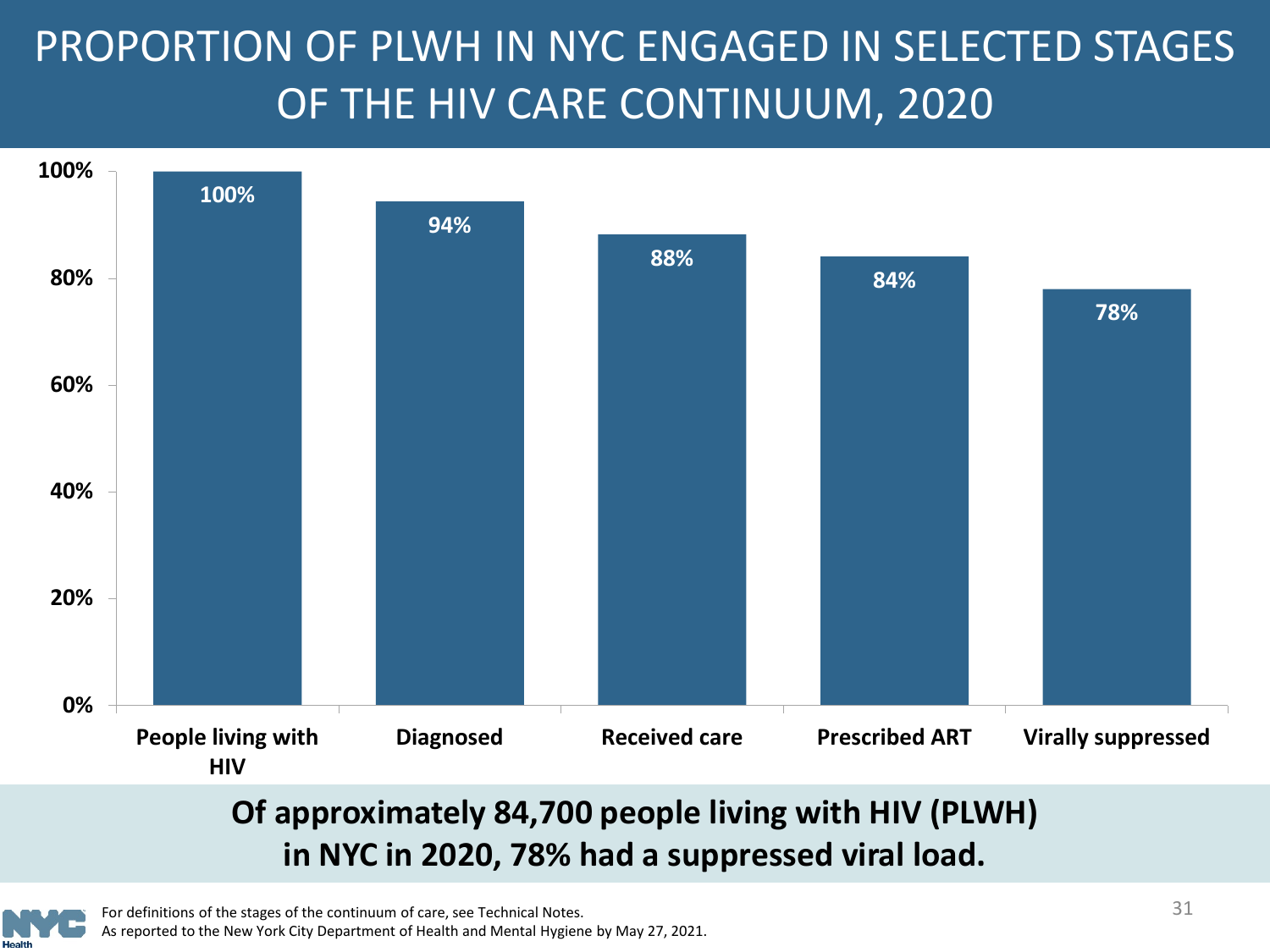### <span id="page-31-0"></span>PROPORTION OF BLACK PLWH IN NYC ENGAGED IN SELECTED STAGES OF THE HIV CARE CONTINUUM, 2020



#### **Of approximately 38,400 Black people living with HIV (PLWH) in NYC in 2020, 74% had a suppressed viral load.**

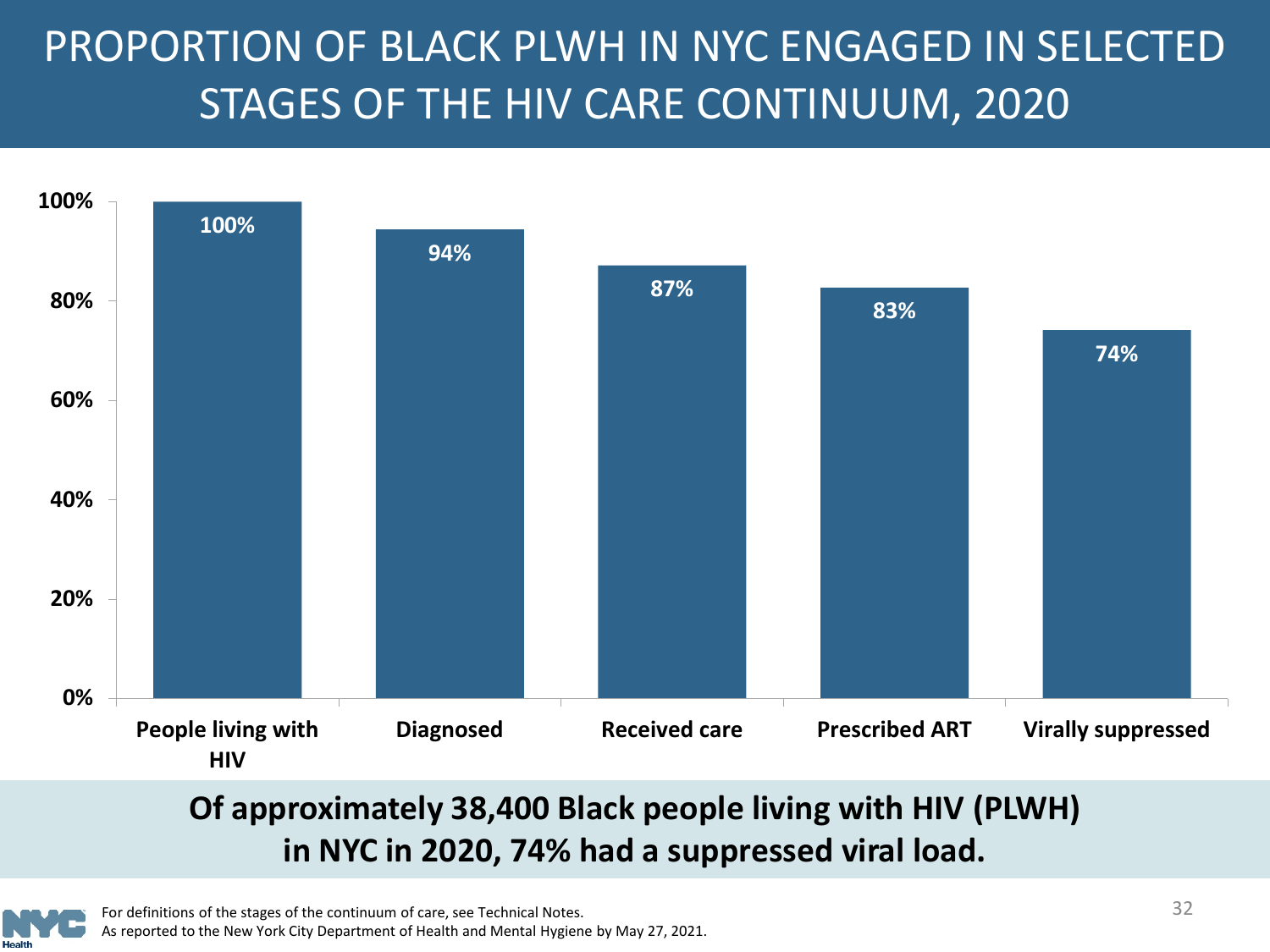### <span id="page-32-0"></span>PROPORTION OF LATINO/HISPANIC PLWH IN NYC ENGAGED IN SELECTED STAGES OF THE HIV CARE CONTINUUM, 2020



#### **Of approximately 29,200 Latino/Hispanic people living with HIV (PLWH) in NYC in 2020, 79% had a suppressed viral load.**

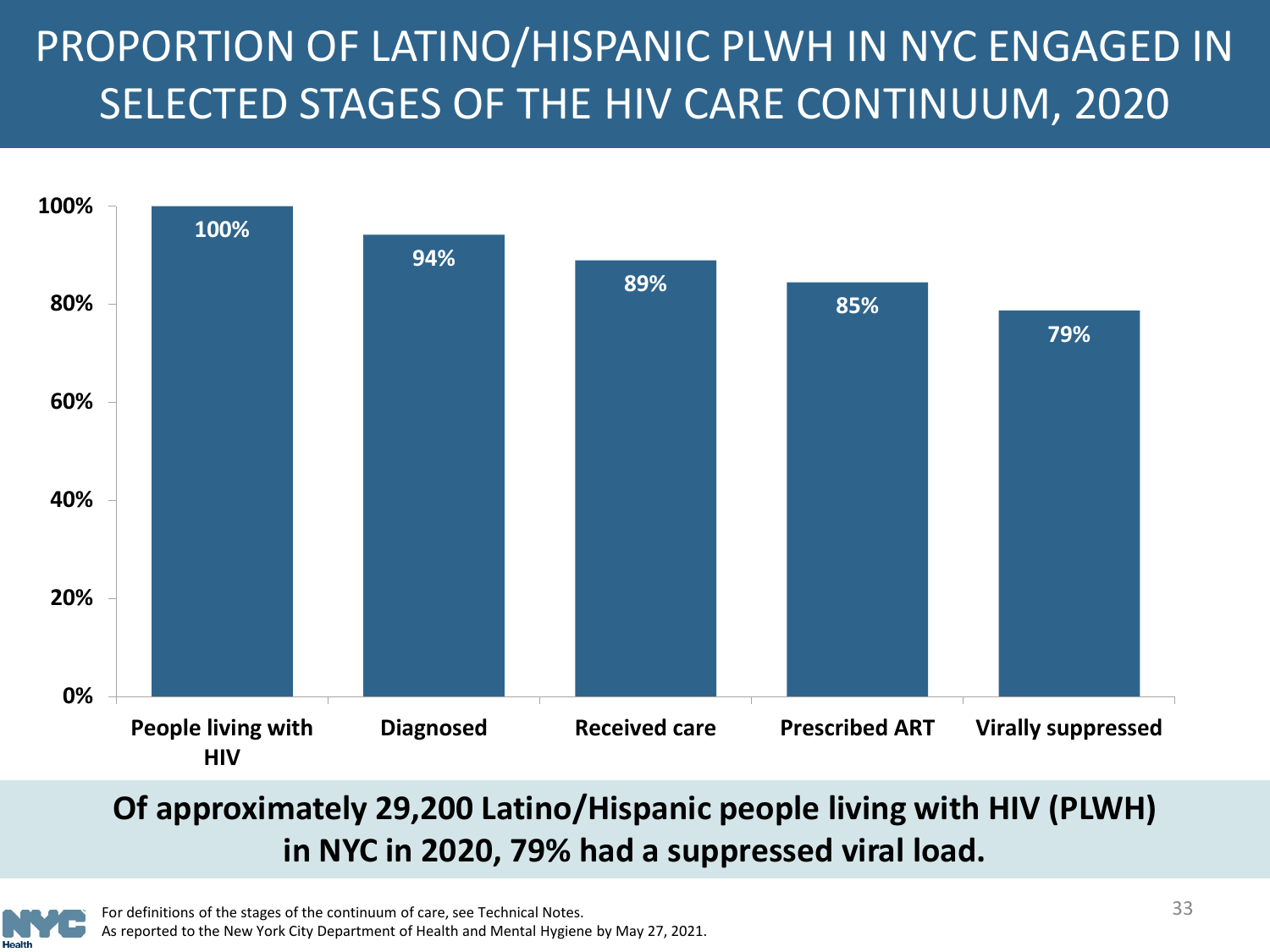### <span id="page-33-0"></span>PROPORTION OF WHITE PLWH IN NYC ENGAGED IN SELECTED STAGES OF THE HIV CARE CONTINUUM, 2020



#### **Of approximately 14,000 White people living with HIV (PLWH) in NYC in 2020, 87% had a suppressed viral load.**

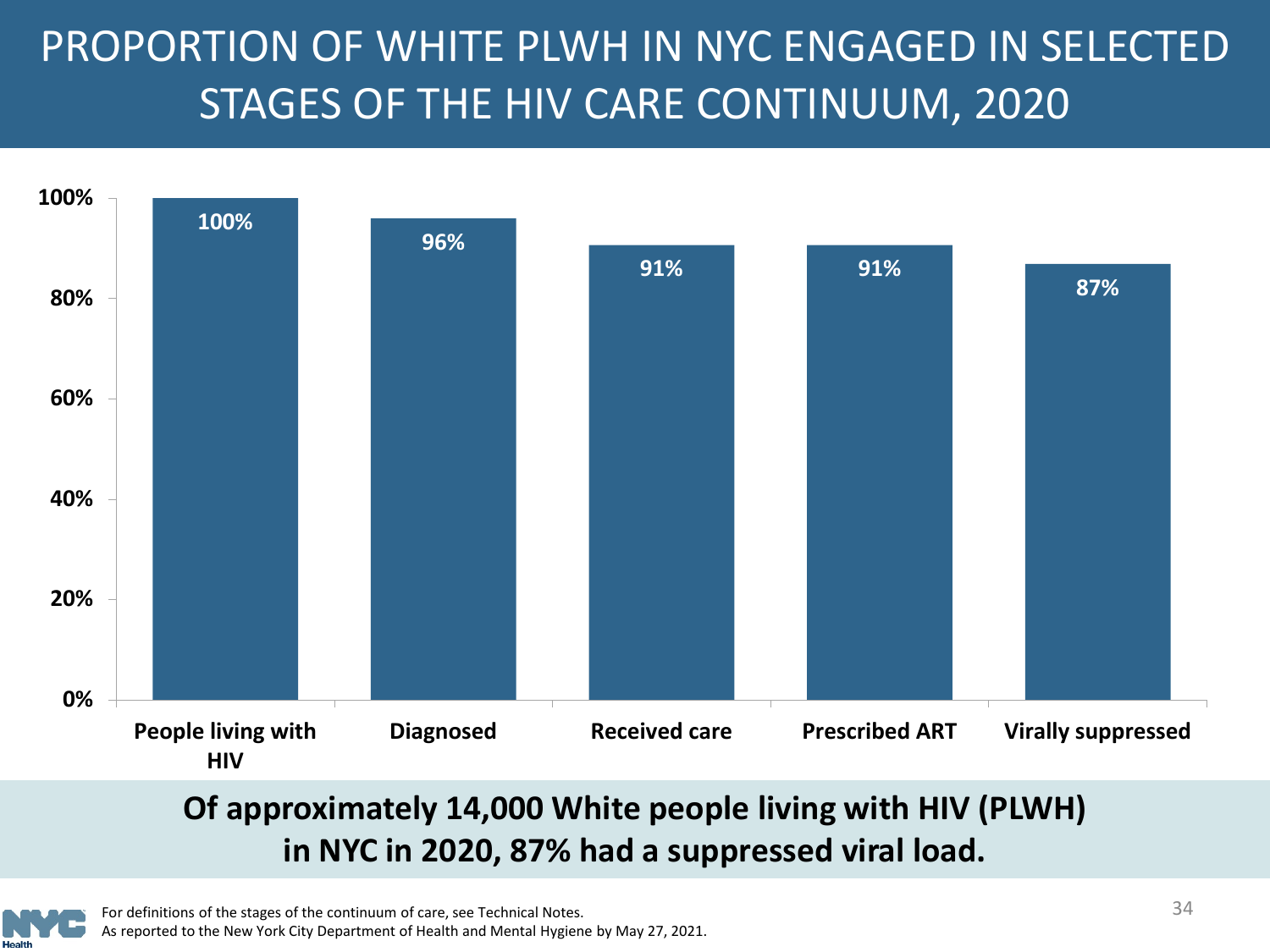### <span id="page-34-0"></span>PROPORTION OF ASIAN/PACIFIC ISLANDER PLWH IN NYC ENGAGED IN SELECTED STAGES OF THE HIV CARE CONTINUUM, 2020



#### **Of approximately 2,400 Asian/Pacific Islander people living with HIV (PLWH) in NYC in 2020, 81% had a suppressed viral load.**

For definitions of the stages of the continuum of care, see Technical Notes. As reported to the New York City Department of Health and Mental Hygiene by May 27, 2021.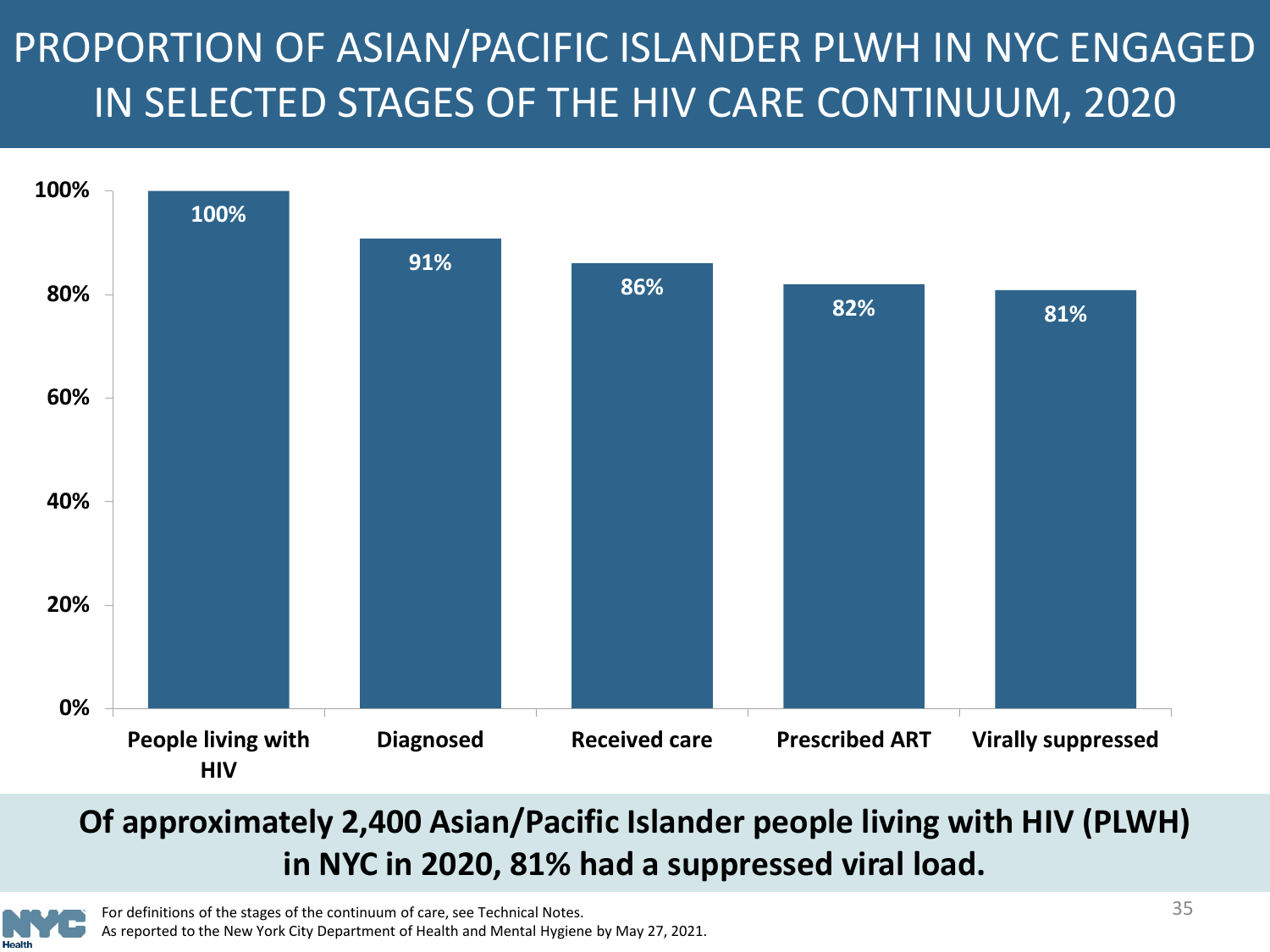### <span id="page-35-0"></span>PROPORTION OF NATIVE AMERICAN PLWH IN NYC ENGAGED IN SELECTED STAGES OF THE HIV CARE CONTINUUM, 2020



#### **Of approximately 230 Native American people living with HIV (PLWH) in NYC in 2020, 67% had a suppressed viral load.**

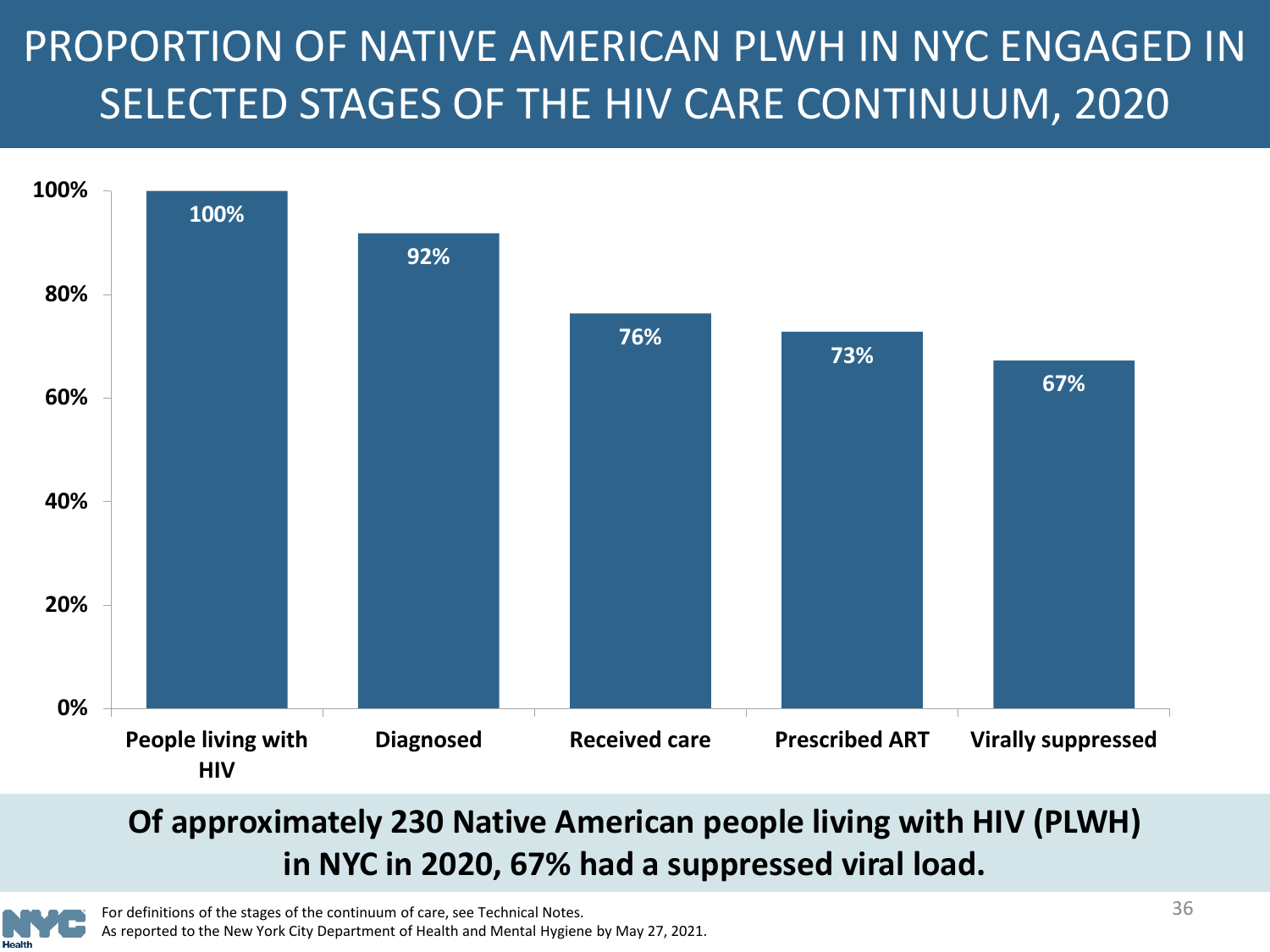### <span id="page-36-0"></span>PROPORTION OF MULTIRACIAL PLWH IN NYC ENGAGED IN SELECTED STAGES OF THE HIV CARE CONTINUUM, 2020



#### **Of approximately 390 multiracial people living with HIV (PLWH) in NYC in 2020, 67% had a suppressed viral load.**

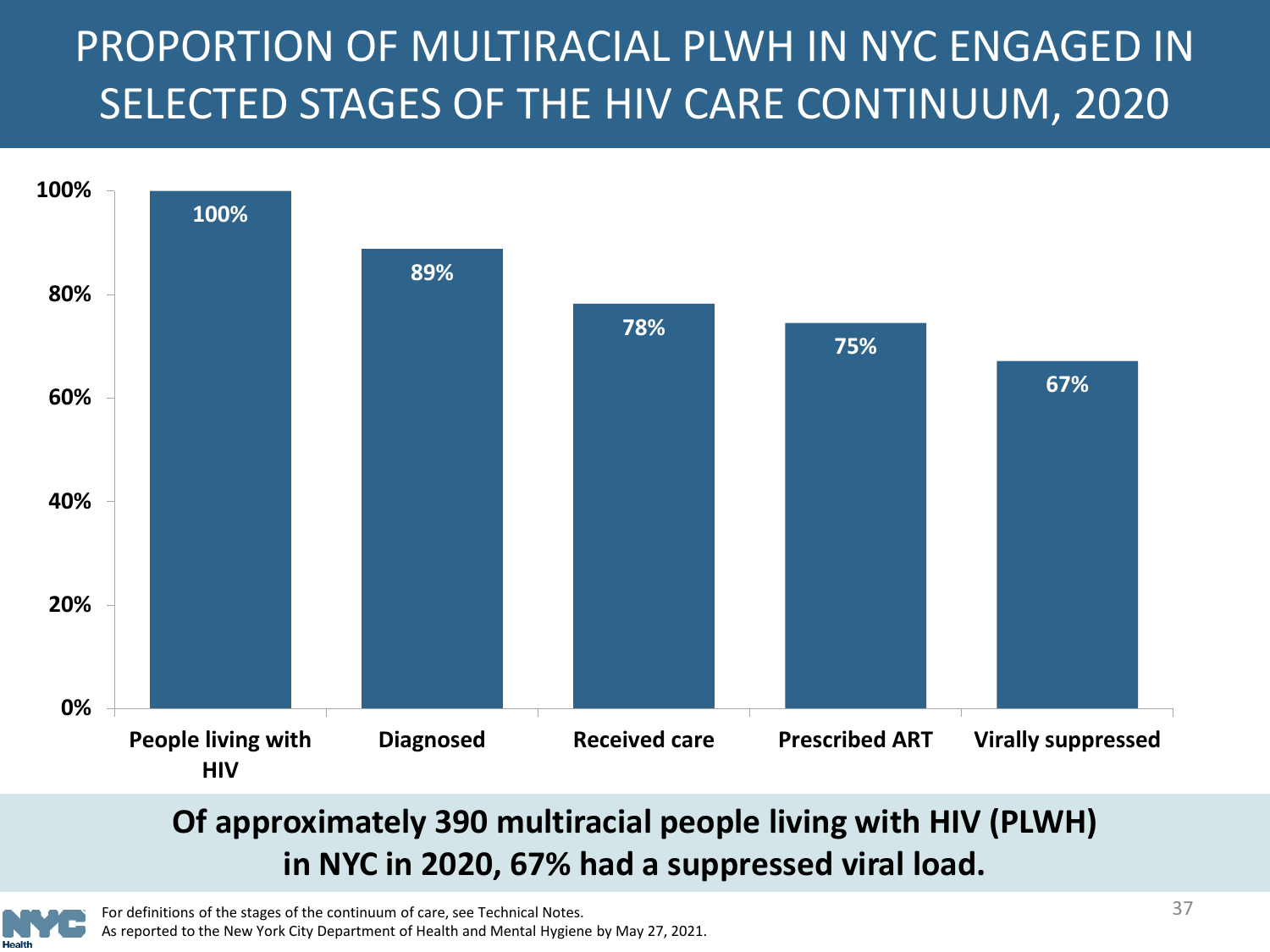### <span id="page-37-0"></span>UNAIDS 90-90-90 TARGETS FOR PLWH IN NYC, OVERALL AND BY RACE/ETHNICITY, 2020



#### **In 2020, NYC reached the UNAIDS 90-90-90 targets among Latino/Hispanic and White people living with HIV (PLWH). No other race/ethnicity group met all three targets.**

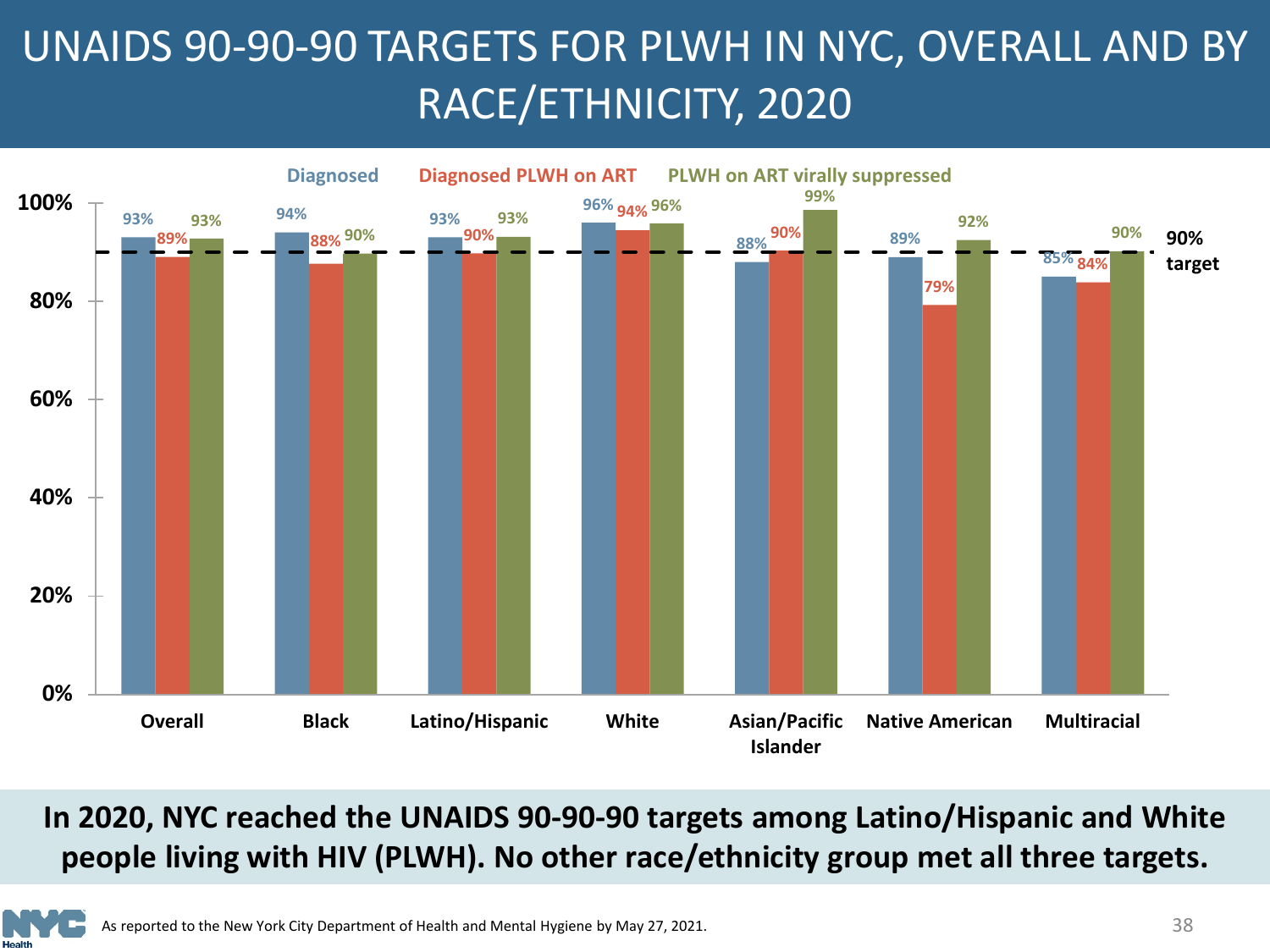### HOW TO FIND OUR DATA

- <span id="page-38-0"></span>• **Our program publishes annual surveillance reports, slide sets, and statistics tables:**
	- [Annual reports: http://www1.nyc.gov/site/doh/data/data-sets/hiv-aids](http://www1.nyc.gov/site/doh/data/data-sets/hiv-aids-surveillance-and-epidemiology-reports.page)surveillance-and-epidemiology-reports.page
	- [Slide sets: http://www1.nyc.gov/site/doh/data/data-sets/epi-surveillance-slide](http://www1.nyc.gov/site/doh/data/data-sets/epi-surveillance-slide-sets.page)sets.page
	- [Statistics tables: http://www1.nyc.gov/site/doh/data/data-sets/hiv-aids-annual](http://www1.nyc.gov/site/doh/data/data-sets/hiv-aids-annual-surveillance-statistics.page)surveillance-statistics.page

### • **Other resources:**

- HIV Care Status Reports (CSR) system: [https://www1.nyc.gov/site/doh/health/health-topics/aids-hiv-care-status](https://www1.nyc.gov/site/doh/health/health-topics/aids-hiv-care-status-reports-system.page)reports-system.page
- HIV Care Continuum Dashboards (CCDs): [http://www1.nyc.gov/site/doh/health/health-topics/care-continuum](http://www1.nyc.gov/site/doh/health/health-topics/care-continuum-dashboard.page)dashboard.page
- For surveillance data requests, email: **[HIVReport@health.nyc.gov](mailto:HIVReport@health.nyc.gov)** 
	- Two weeks minimum needed for requests to be completed

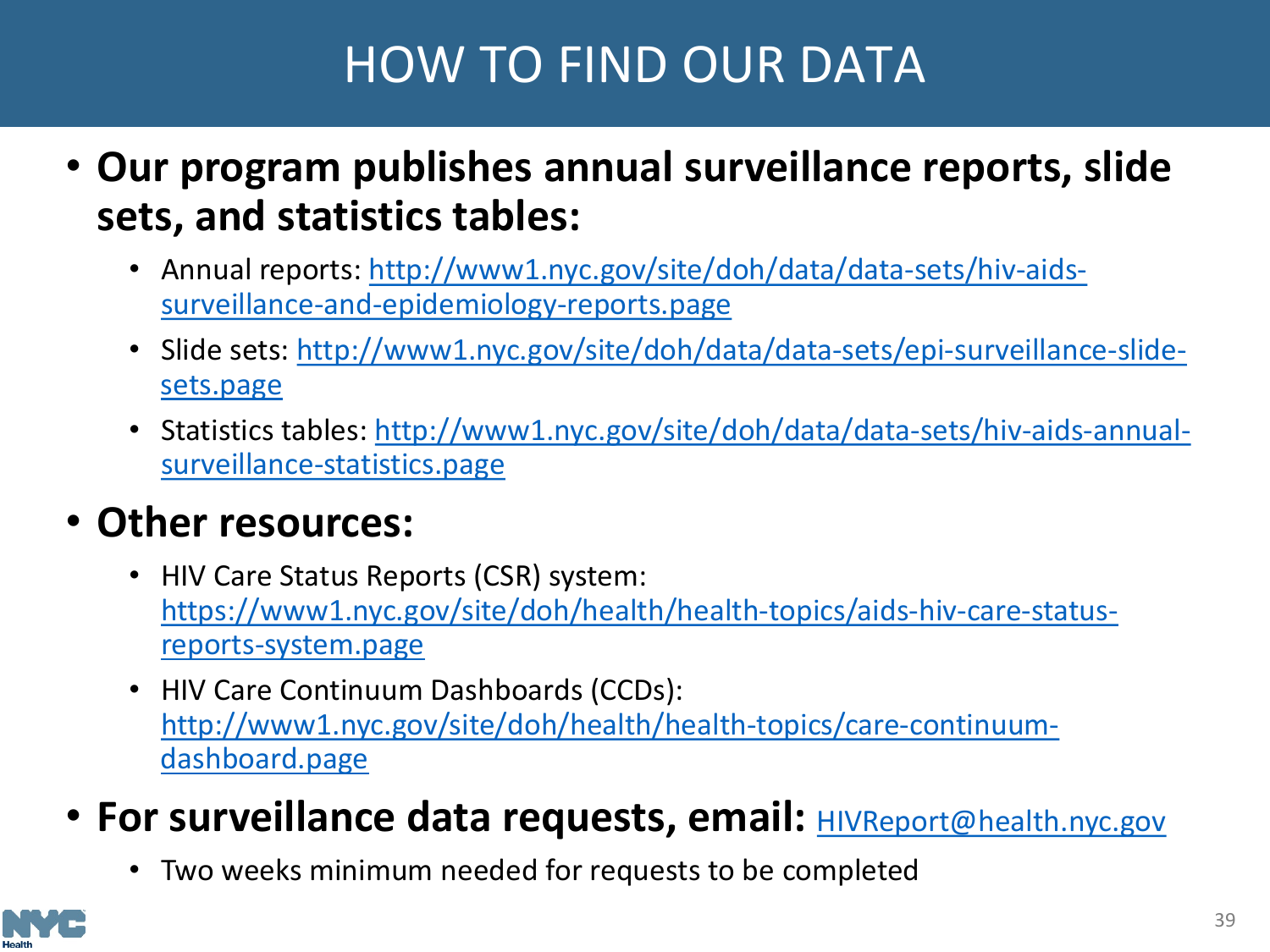# APPENDIX 1:

### DEFINITIONS AND STATISTICAL NOTES

- <span id="page-39-0"></span>• "HIV diagnoses" include diagnoses of HIV (non-AIDS) *and* HIV concurrent with AIDS (AIDS diagnosed within 31 days of HIV), unless otherwise specified.
- "Death rates" refer to deaths from all causes, unless otherwise specified. Death rates are calculated as deaths per midyear PLWH.
- Data presented by "Transmission" categories include only individuals with a known or identified transmission category, except when an "unknown" category is presented. The "Other" transmission category includes people who received treatment for hemophilia, people who received a transfusion or transplant, people with other healthcareassociated transmission, and children with non-perinatal transmission category.
- "PWH" refers to people with HIV during the reporting period (note: includes people with HIV who remained alive or died during the reporting period); "PLWH" refers to people living with HIV during the reporting period and alive at the end of the reporting period.
- "Women" includes transgender women and "Men" includes transgender men. For more information on transgender surveillance in NYC, please see the "HIV among People identified as Transgender" slide set.
- Surveillance collects information about individuals' current gender identity, when available. These slides display the following gender categories: men, women, transgender (if applicable). People whose current gender identity differs from their sex assigned at birth are considered transgender. Classifying transgender people in surveillance requires accurate collection of both sex assigned at birth and current gender identity. Sex and gender information are collected from people's self-report, their diagnosing provider, or medical chart review. This information may or may not reflect the individual's self-identification. Transgender status has been collected routinely since 2005 for newly reported cases. Reported numbers of new transgender HIV diagnoses and transgender PLWH are likely to be underestimates. For more information, see the "HIV among Transgender people in New York City" surveillance slide set available at: www1.nyc.gov/assets/doh/downloads/pdf/dires/hiv-in-transgender-persons.pdf. Surveillance collects information on other gender identity categories, including "Non-binary/Gender non-conforming." In these slides, data for these individuals are displayed by sex at birth.
- Area-based poverty is based on NYC ZIP code of residence and is defined as the percent of the population in a ZIP code with a household income that is below the Federal Poverty Level. This measure is not available for people missing a ZIP code or living outside NYC. Income data used in this report are from the 2014-2018 American Community Survey (ACS) for events (e.g., diagnoses, deaths, care indicators) occurring in 2016, and ACS 2015-2019 for events occurring in between 2017 and 2020. Cut-points for categories of area-based poverty in NYC were defined by a NYC DOHMH workgroup.